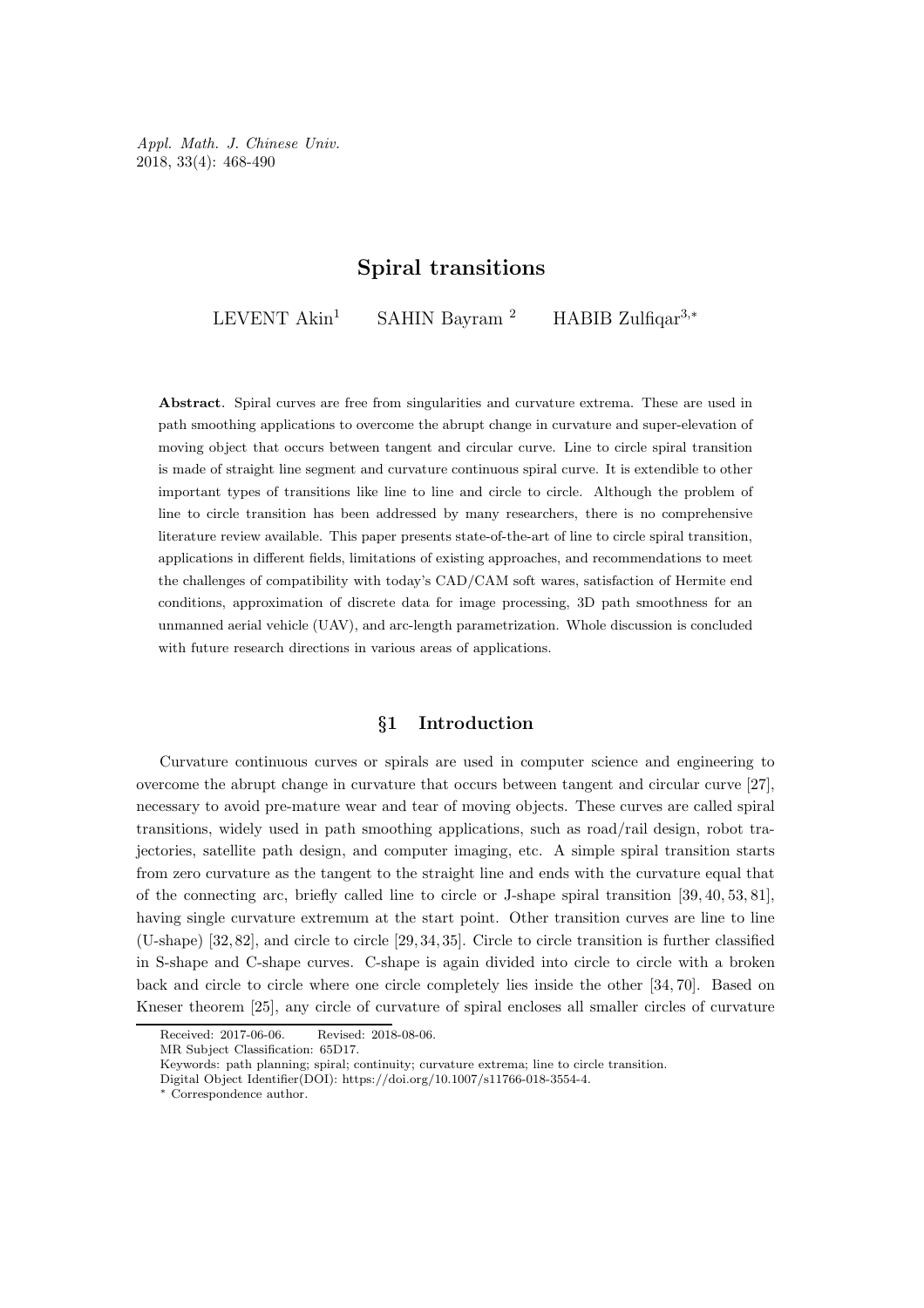and is enclosed by all larger circles of curvature. Hence the transition curve without curvature extrema is possible when one circle completely lies inside the other circle, referred as the *fifth* case [34, 71].

Among all above mentioned cases of spiral transitions, J-shape curve, i.e., line to circle spiral transition is extensively used in aesthetic and engineering applications that require free-form curves and surfaces, either through path fairing or smoothing arc-spline [53]. It is extendable to U-shape (line to circle and circle to line), S-shape (circle to line and line to circle with inflection point), and C-shape with a broken back (circle to line and line to circle with no inflection point). Since a lot of work has been done on straight line to circle spiral transitions, their extension to other types of useful transitions [29, 30], and applications in many areas, there needs a broader literature survey on line to circle spiral transition.

This paper focuses on the review of line to circle transition due to its central importance in path fairing. Next section provides the background of spiral transition curves. Rest of the paper presents state-of-the-art of line to circle spiral transition, practical applications in various important fields, limitations of proposed methodologies, and recommendations to meet the challenges of compatibility with today's CAD/CAM softwares, satisfaction of end conditions, arc-length parametrization, approximation of discrete data for image processing, and 3D path smoothness for an unmanned aerial vehicle (UAV). Finally, whole discussion is concluded with future research directions as per the requirement of practical applications.

## §2 Background

A lot of research has been done in the past on spiral transitions. Traditionally, clothoid has been used for many years in path smoothing applications, such as highway or rail design [5,42]. Clothoid is also referred as the Cornu spiral, the Euler spiral, the American spiral, or simply the transition spiral. It was specially recommended due to the linear relationship between the arc-length and curvature of a clothoid [60, 72, 73]. Clothoid is free from singularities (loops and cusps, and inflection points except for a single inflection point at its beginning) due to the curvature continuity. Since it is neither a polynomial nor a rational curve; it is thus inconvenient to incorporate it into existing Computer-Aided Design (CAD) system. Further, clothoid is transcendental function which is quite inflexible due to the absence of the shape control parameter [36, 41].

Beta-splines, Nu-splines, Bézier curves [10], B-splines, or NURBS (Non Uniform Rational B-Splines), or recently proposed Beta-Bézier curve [13] are used extensively for CAD and computer-aided geometric design (CAGD) applications. These curves are suitable for applications in which fair curves are important [67]. Since they are polynomial, resulting algorithms are convenient for implementation in an interactive computer graphics environment due to the provision of shape control parameters. However, their polynomial nature causes problems in obtaining desirable shapes. They may have unwanted singularities (cusps, loops), inflection points, and curvature extrema.  $G^2$  or even  $C^2$  continuity does not guarantee the absence of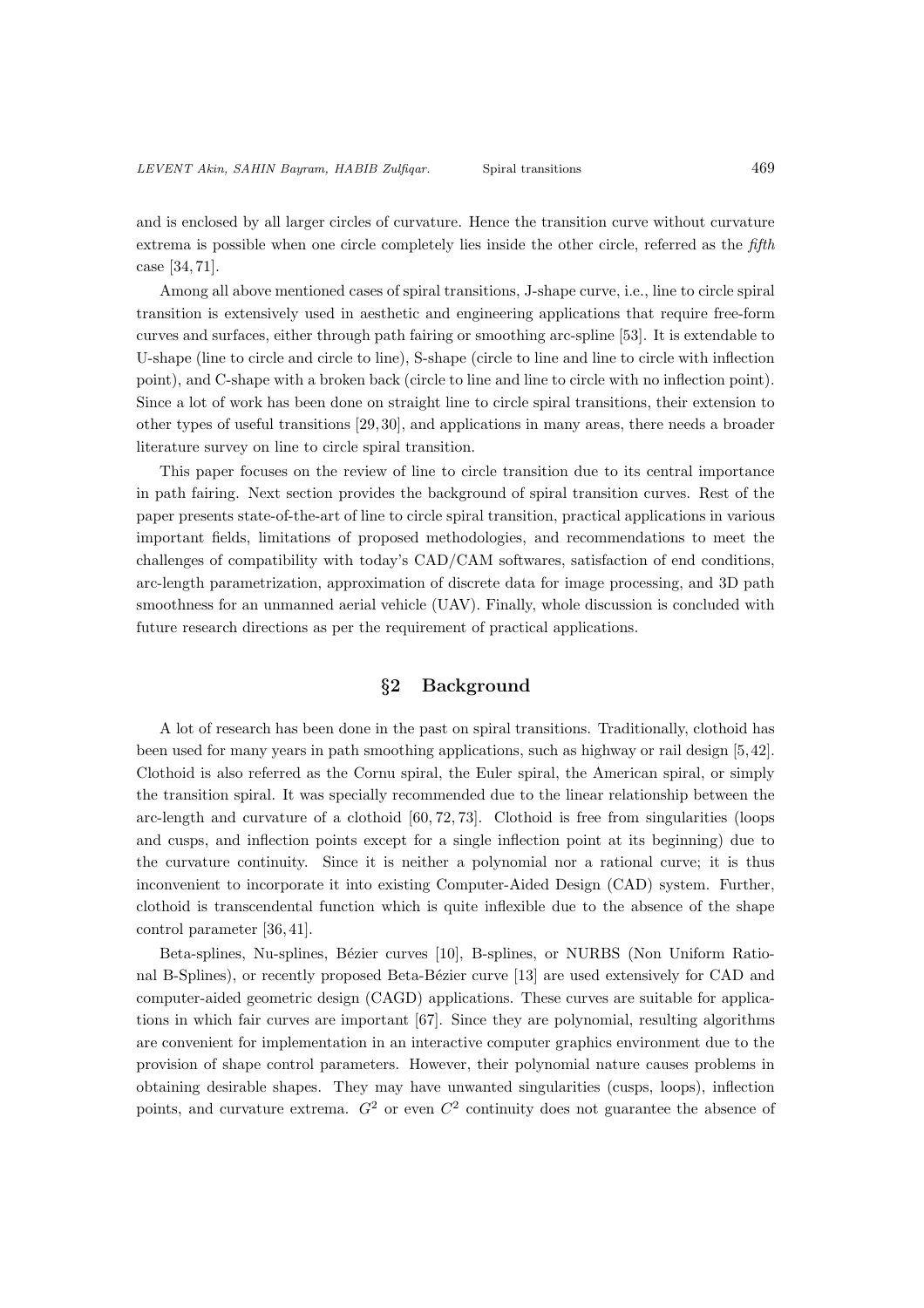unwanted singularities or inflection points [41, 47]. Further, polynomial functions are compatible with unit or chord-length parametrization rather than arc-length [83] which is desired in many applications. Another challenge is to keep the minimum possible number of internal curvature extrema in curve with the given Hermite end conditions [28, 37, 38], i.e., fixing both end points, directions of tangents at end points, and curvatures at end points of the curve. A curve is considered fair (or smooth) if its curvature is monotonically increasing or decreasing, i.e., curvature does not change sign. Regions of monotone curvature are separated by points of extreme curvature. Therefore, the number of curvature extrema of a fair curve should be the smallest and where necessary [18].

Here is a list of conventions used in this review [27].

- 1. First order geometric continuity: Continuity in position and unit tangent.
- 2. Second order geometric continuity: Continuity in position, unit tangent, and signed curvature.
- 3.  $G<sup>1</sup>$  Hermite end conditions: If both end points of curve and unit tangents at these end points are given.
- 4. G<sup>2</sup> Hermite end conditions: If both end points of curve, unit tangents at these end points, and signed curvatures at these end points are given.
- 5. Curvature extremum: A point on the curve where the derivative of the curvature changes sign.
- 6. Spiral: A curve with monotone curvature of constant sign or with no curvature extremum.
- 7. Hodograph: If  $v = f(t)$  is the vector equation of the path of the particle,  $dv/dt = f'(t)$ is the equation of the hodograph.
- 8. Pythagorean hodograph: The curve  $z(t) (= x(t), y(t))$  is Pythagorean hodograph (PH) if  ${x'(t)}^2 + {y'(t)}^2$  can be expressed as the square of a polynomial in t.

## 2.1 Line to circle spiral transition

Line to circle (or J-shape) spiral transition in normalized form (see Figure 1) can be started from  $z(0)$ , at the origin O, with beginning tangent vector along positive x-axes, and curvature at the point zero. This transition is terminated at point  $z(1)$  on circle  $\Omega$  centered at C, with ending tangent vector making an angle  $\theta$  with x-axes and radius of curvature at the end point r. Here,  $z(t)$  is a parametric polynomial with  $t \in [0, 1]$  as the parameter. J-shape transition is extendable to other important types, like C-shape and U-shape spiral transitions. Habib and Sakai [32] discussed in detail the framework and methodology of these transition curves. Their brief overview is as follows.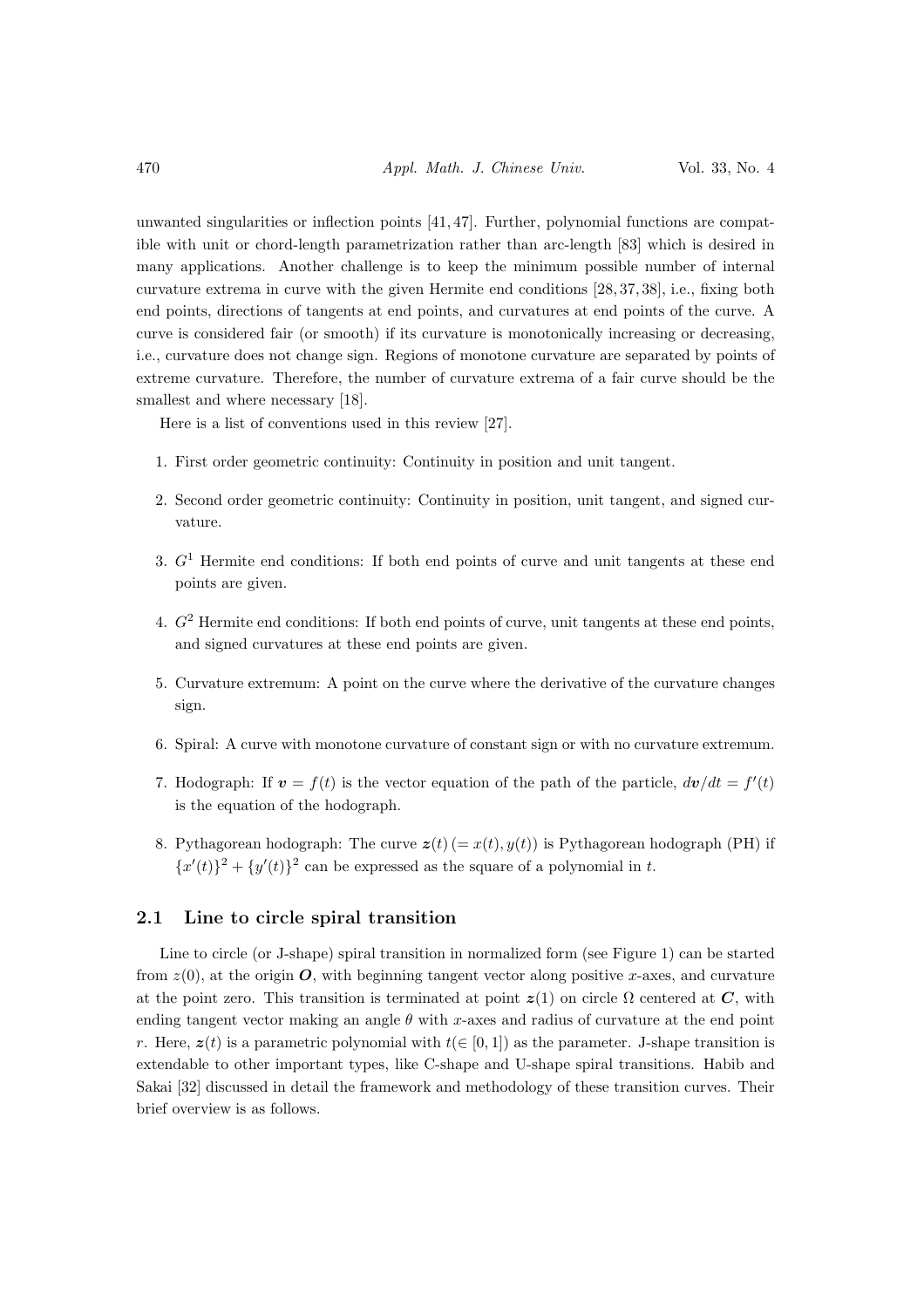

Figure 1: A normalized form of J-shape spiral transition curve [32].

#### 2.1.1 Circle to circle spiral transition

Circle to circle spiral transition is achieved by stitching two J-shape spiral transitions in the form of circle to line and line to circle. Line in the middle is common to both circles. Its setup is shown in Figure 2 for both C-shape and S-shape spiral transitions between two circles. With the change in shape parameter, both circles move. They can be fixed by geometric transformation because the distance between circles remains fixed, however the end points will move along circles, partially violating the Hermite end conditions.



Figure 2: Family of circle to circle spiral transitions [32].

#### 2.1.2 Line to line spiral transition

Line to line or U-shape spiral transition is achieved by stitching two J-shape spiral transitions in the form of line to circle and circle to line. Circle in the middle is common to both straight lines. Its setup is shown in Figure 3. With the change in shape parameter or the radius of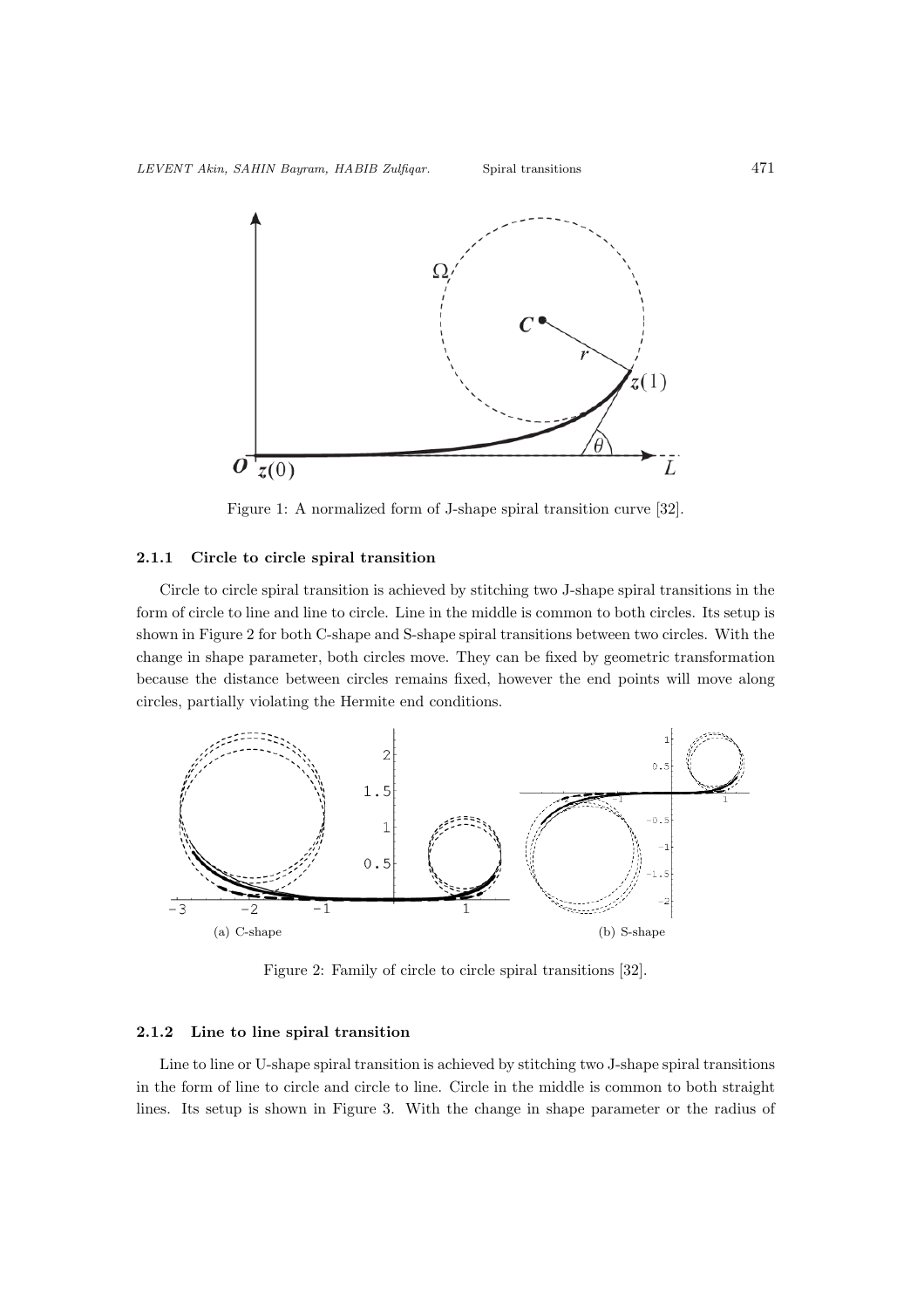circle, we can generate different curves as per our requirement. All shapes are strictly following Hermite end conditions, see Figure 4.



Figure 3: Transition between two straight lines.



Figure 4: Family of U-shape spiral transitions.

## §3 State-of-the-art

Walton and Meek [74, 82] introduced straight line to circle spiral transition. It is generated by a planar cubic Bézier function. A spiral transition generated by the cubic Bézier function is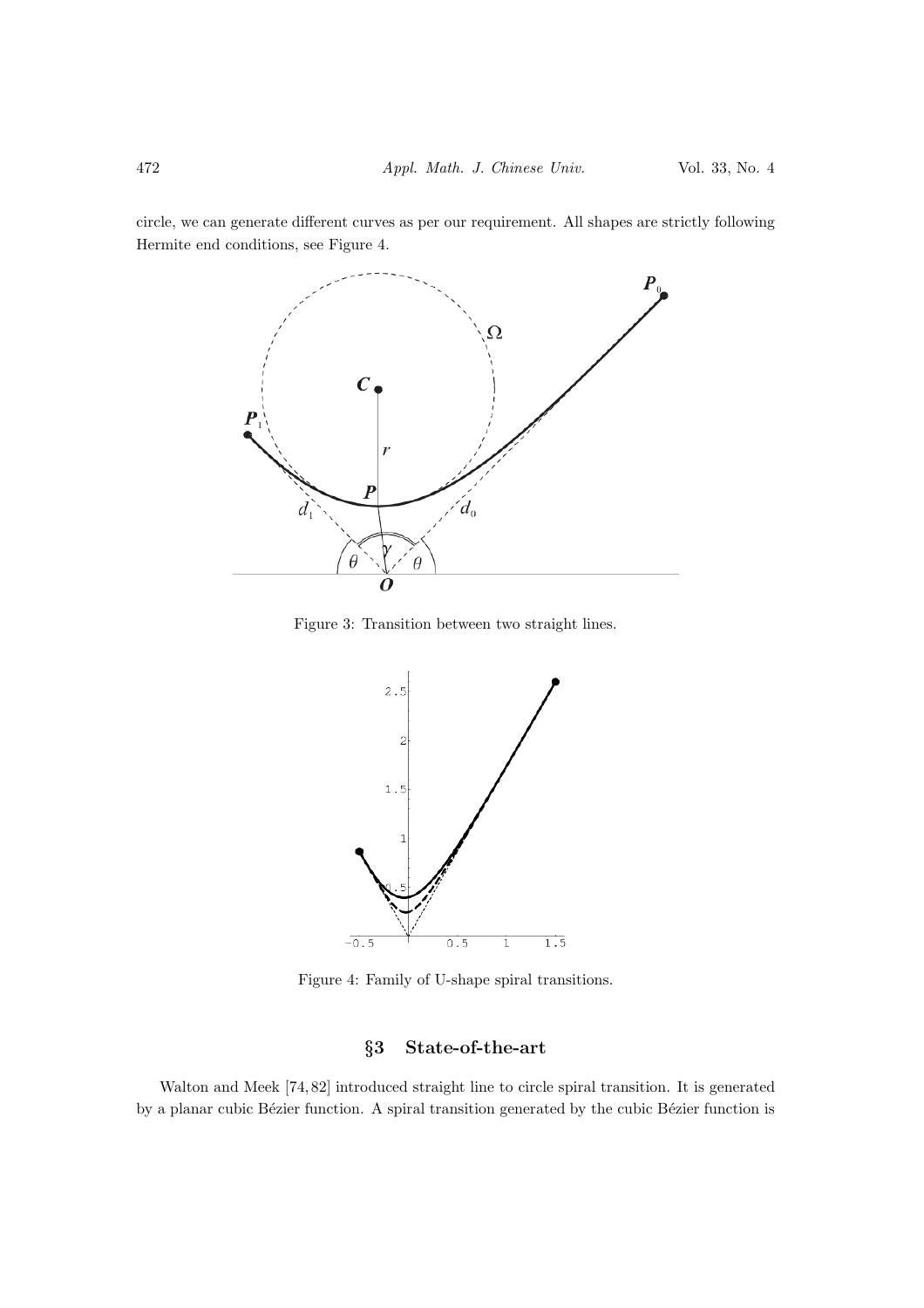a suitable alternative to the clothoid for many practical applications such as path planning of high speed robots and designing of rail/road. Unlike the clothoid, it is a special case of NURBS (Non-Uniform Rational B-Spline) [24, 68].

Although cubic Bézier function is polynomial and more flexible than clothoid, it has some features which become inconvenient during the curvature analysis and offset of curve, like the following [75].

- Integrand of the arc-length of cubic polynomial has the square root.
- Offset of a cubic polynomial is not a polynomial.
- Offset of a cubic polynomial is not a rational algebraic function of its parameter.

Farouki [21] introduced PH curves. These are special parametric polynomials, do not suffer from the above mentioned undesirable features. The PH quintic spiral described by Walton and Meek [75] is helpful in curve designing because it is polynomial of not very high degree. Even more less degree PH quartic is also useful for the spiral curves [94]. Since straight line segments and circular arcs also have NURBS representations [68], therefore J-shape spiral transitions can be designed with these combinations. Such curves have rational offsets. Furthermore, the arc length of any segment of a curve composed of straight lines, circular arcs, and J-shape transitions can be represented in closed form. Proposed analysis is simplified and extended by Habib and Sakai [32] to achieve more degrees of freedom as the shape control parameter and flexible constraints for easy use in practical applications.

#### §4 Applications, Research and Issues

Before we discuss main applications of spiral transitions, here is the quick overview of some common in figures [27]. Cross-section of vase in Figure 5 is generated by stitching line to circle spiral transitions in the form of C-shape and S-shape transition curves between two circles. A constrained guided curve is represented in Figure 6, which is composed from J-shape and U-shape spiral transitions. In mechanical engineering, gear is the key component. S-shape transitions are used to design tooth of gear in Figure 7. Another vase profile is given in Figure 8, composed of U-shape spiral transition by using unit and chord-length parametrization. Both are rendered in Figure 9 with shaded surfaces after the revolution of curves in Figure 8 about y-axes. Following is the detail of some major applications of J-shape transitions and their extended shapes.

#### 4.1 Highways and Railways

Spiral transition curve has the particular and traditional importance in the designing of rail/road curves. During their designing we need the special care of desired speed limit, maximum size of vehicles, and collision free route avoiding possible obstacles such as shrine, mountain, or disputed land, etc. Length of designed path also needs to be the shortest for the purposes of land, energy, and time saving.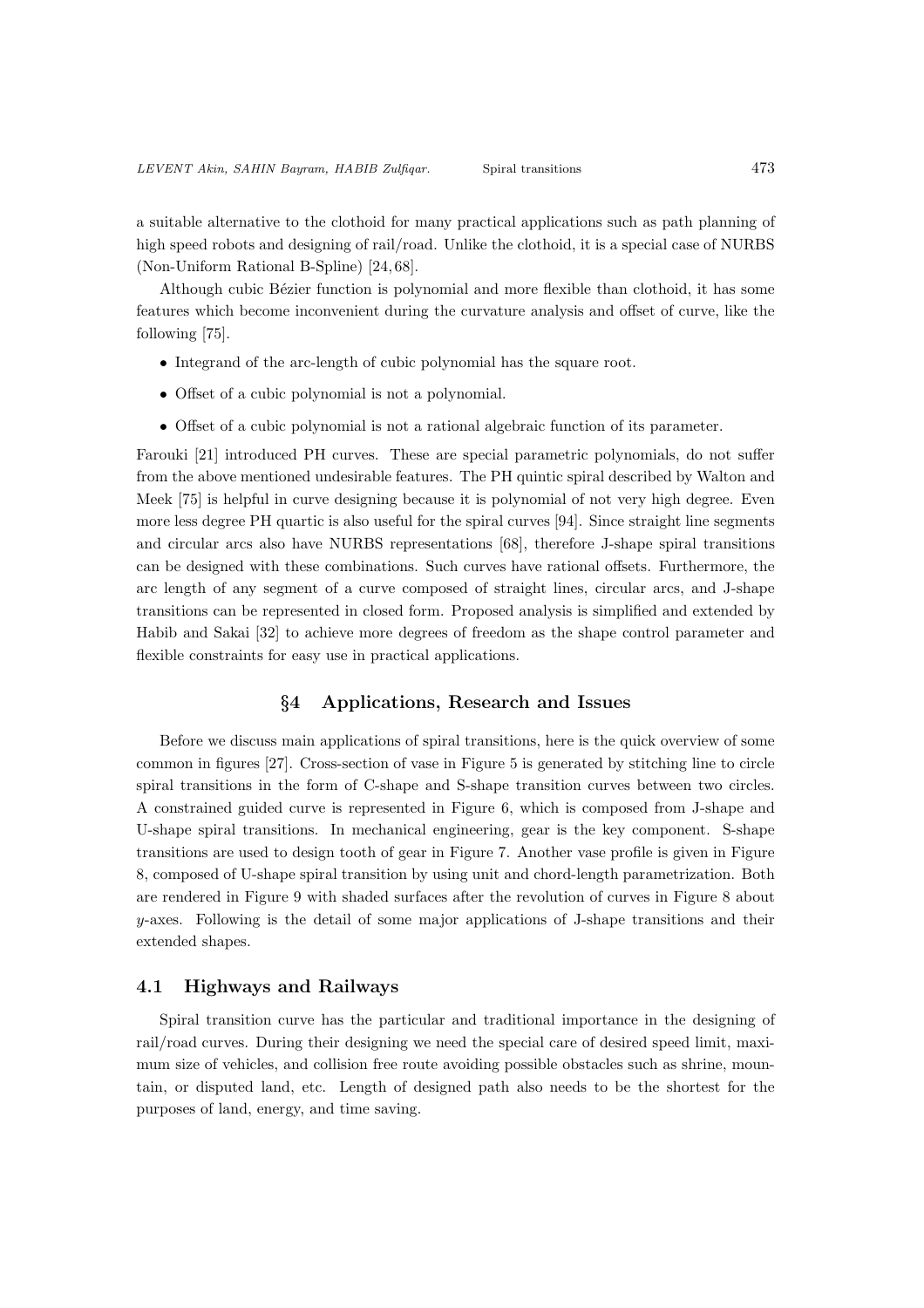

Figure 5: Cross-section of vase.



Figure 6: A set of spiral transition curves in closed form.

Standards of geometric design of highways are discussed in detail by Hickerson (1964, p. 17) in American Association of State Highway Officials (AASHO). Hickerson states that "Sudden changes between curves of widely different radii or between long tangents and sharp curves should be avoided by the use of curves of gradually increasing or decreasing radii and, at the same time, introducing an appearance of forced alignment". The importance of this design feature is also highlighted in Gibreel et al. [22] and vehicle accidents are linked to the inconsistency of geometric design of highways (Sarhan and Hassan, 2007).

The clothoid or Cornu spiral (non-polynomial) has been used in highway design for many years [5, 42, 61, 79] due to its good properties particularly the linear relationship between the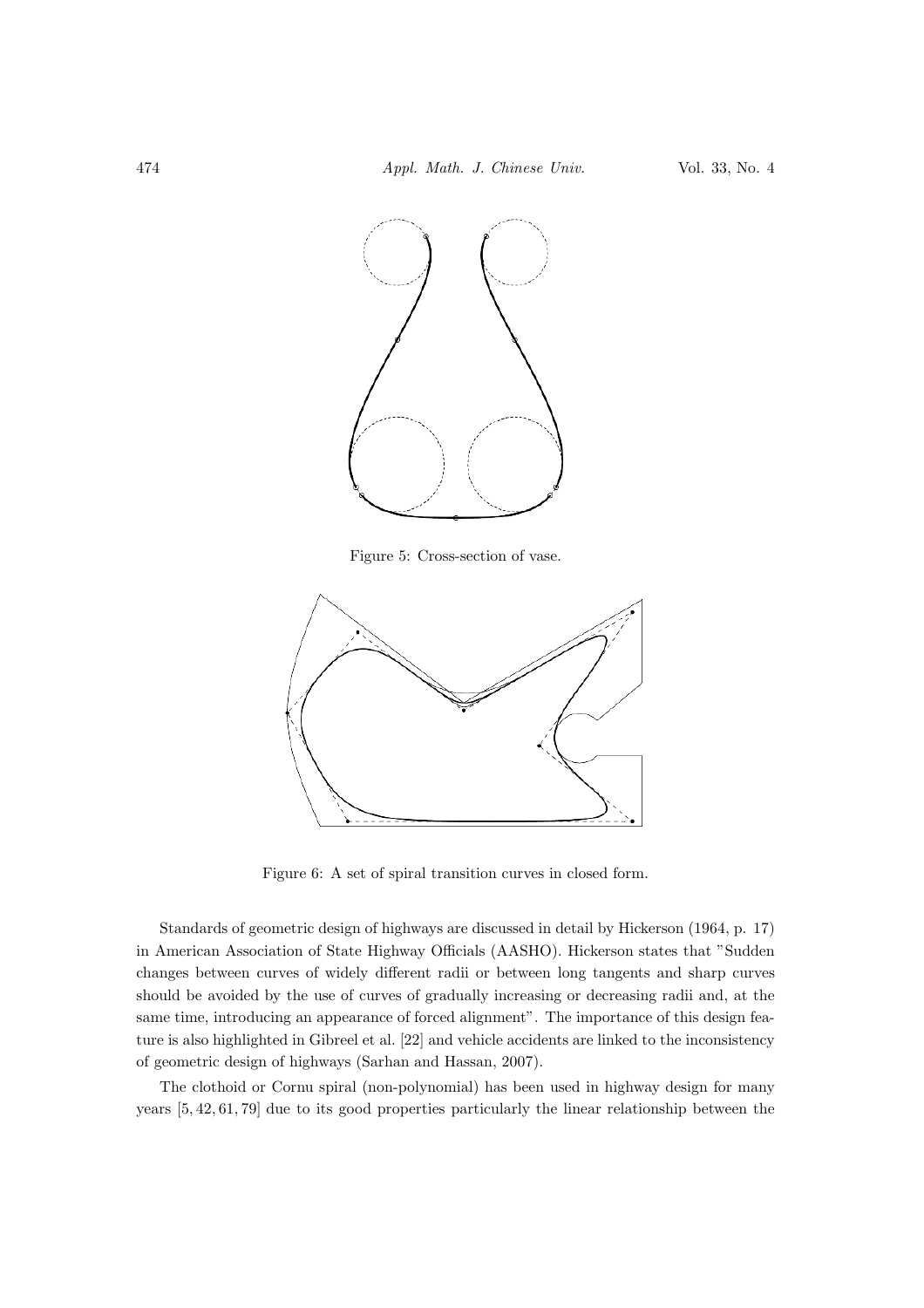

Figure 7: Design of gear teeth using S-shape spiral transition curves [39].



Figure 8: Profile of vase using  $G^2$  cubic Bézier spiral transition curves.

arc-length and curvature. Baass [5] identified five types of transition curves in highway and railway design, namely, straight line to circle (J-shape), circle to circle (C-shape) with a broken back, circle to circle (C-shape) where one circle lies inside the other with a spiral transition, circle to circle (S-shape), and straight line to straight line (U-shape).

However, as discussed in Section 2, the clothoid is unfortunately neither a polynomial nor a rational curve. It is thus inconvenient to incorporate it into existing CAD systems. Parametric polynomials are usually used in CAD/CAM and CAGD (Computer Aided Geometric Design) applications because of their geometric and numerical properties as documented in the literature  $[18, 19, 31, 33, 34, 70, 76, 77]$ . Cubic Bézier spiral transition is initially considered as the suitable alternate to the clothoid. However, its PH form does not have the required properties.

Formerly, the fair transition curves had been formed by using two segments, for example, two cubic spiral segments [23], or two PH quintic spiral segments [54, 80]. The use of cubic polynomial is computationally less expensive than PH quintic due to lower degree, therefore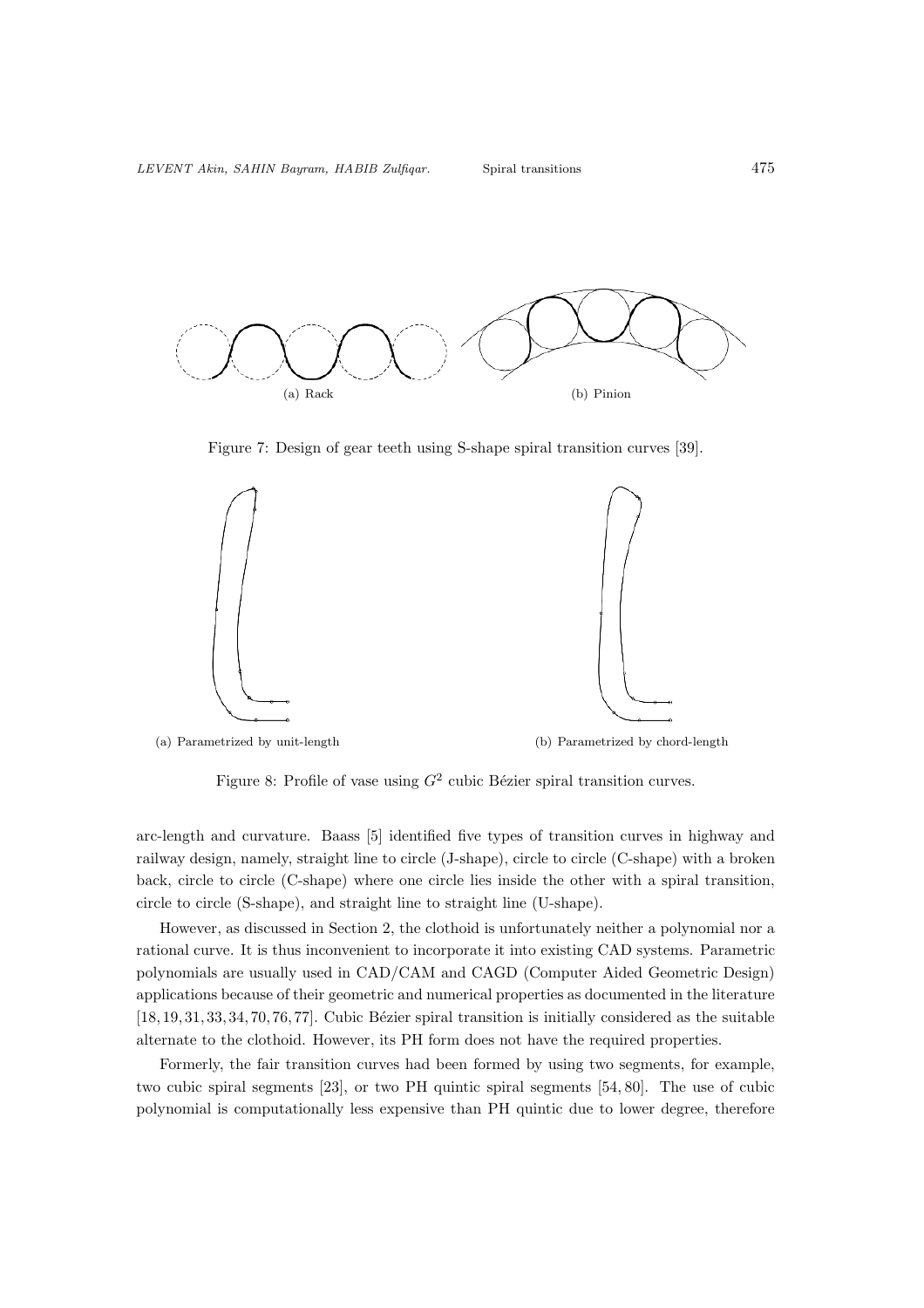

Figure 9: 3D shaded rendition modal of profiles in Figure 8.

sometimes preferred. Goodman and Meek [23] have discussed S- and C-shape cases by using a pair of cubic Bézier spiral segments to design a fair curve between two fixed end points matching  $G<sup>2</sup>$  Hermite conditions. Use of a single segment rather than two has the benefit that designer have fewer entities to be concerned in designing. S- and C-shape cases are also discussed recently by Habib and Sakai [36]. They used a single cubic segment but the transition curve is between two fixed circles instead of two end points, i.e., it does not match  $G<sup>2</sup>$  Hermite conditions exactly.

A special case of C-shape transition between two circles is when one circle is completely inside the other circle. Dietz et al. [15] have used a single rational cubic function and it is matching  $G^2$  Hermite conditions. According to them, "Proper care must be taken to use an appropriate measure for optimization and to apply appropriate constraints so that the algorithm is not too susceptible to numerical errors arising from various typical curvature behaviors."

J- and U-shape spiral transitions discussed in Habib and Sakai [41] are also not matching  $G^2$ Hermite conditions exactly. Further, all of the above mentioned schemes are not flexible enough for the use of all types of highway designing due to the boundary conditions on parameters or restricted distance between the centers of given circles.

Finally, all we need is to develop an energy efficient, flexible, and obstacle avoiding fair path planning algorithms, preserving the Hermite conditions, suitable for maximum applications, with minimum possible number of curvature extrema, and with the provision of shape control for easy re-designing and optimization of highways and railways, raising a lot of research issues still need to be solved. Highway or railway re-designing is another important need of developing countries where international standards [8] are usually not observed in road/rail designing. This type of reverse engineering process has not been done before as per our information. Further discussion on reverse engineering of images is included in Section 4.3.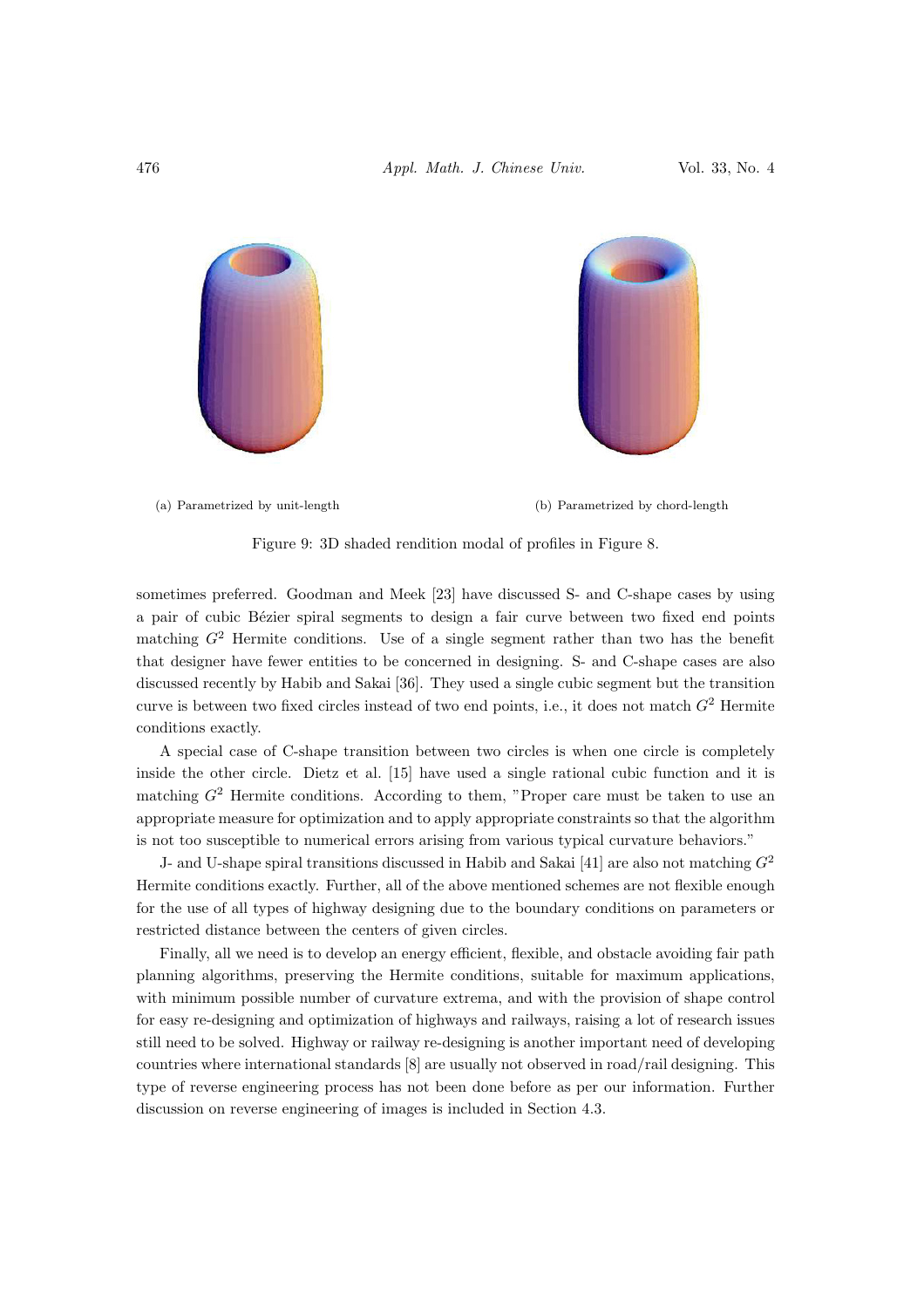#### 4.2 Robotics

Path planning in robotics is a fundamental capability that a robot must have in order to operate smoothly either it is the movement of arm of humanoid robot [11], or movement of a non-holonomic (car-like) mobile robot in a controlled environment [2, 89], or in an open environment on the ground [17], or under water [3,92] or in space (3D) [1,6]. Path planning with obstacle avoiding in a cluttered environment is critical in many robotic applications particularly unmanned aerial vehicle (UAV) and under water robots. It is the process of finding the shortest, smoothest, and collision free start-to-goal path. Spiral transitions using cubic polynomial in Bézier form is the base of many approaches of smooth path planning. This is an advanced idea which can successfully replace the conventional and existing methods [88, 89]. Conventional methods of path planning for robots are using straight line trajectories, circular arcs or ordinary curves [48]. These methods are either not compatible with today's CAD/CAM softwares due to the use of transcendental functions or may have unwanted singularities and curvature extrema causing jerks in motion or having unnecessary long travelling or consumption of extra time and energy due to slow speed on sharp corners [55, 58, 64]. A lot of research works have addressed collision free and fair path planning for non-holonomic mobile systems in general and car-like robots in particular. Non-holonomic systems are subject to kinematic constraints that restrict their permissible directions of motion. Readers are referred to [45, 88, 89] for the extensive review on this topic.

Similar to highway designing requirement, high speed car-like robots also need the curvatureconstrained path planning with given end points, tangent directions at end points, and curvatures at end points. These  $G<sup>2</sup>$  Hermite conditions model a trajectory for robots. For example, a car-like robot has a fixed maximum turning radius while the front-wheel steering constrained to move in the direction that the rear wheels are pointing. Therefore the car must follow a curvature-constrained path. Further, due to the spiral transitions, steering of a car needs to be rotated in one direction only while driving along the curve. Path planning of a robot involves the computation of a smooth obstacles avoiding path, possibly optimized with the travelling time or path length [9, 51, 52]. This path planning is divided into local and global constraints. Usually car-like robots come with physical limitations, such as bounds on the curvature, velocity or acceleration. These differential constraints restrict the design of robot path [49,50,65,66]. The path planning problem for UAVs is more challenging since these space vehicles have more complicated dynamics and therefore required very efficient algorithms for fast and real time navigation in 3D space [88].

Main objective of robot path planning is to first find an optimal path satisfying both local (differential) and global (obstacles) constraints and then to smooth (fair) the path as per desire speed of robot. Tradeoff between efficiency and accuracy is another concern again depending on the nature of applications, i.e., the speed of robot, static or moving obstacles, etc. General requirements of path planning and goals are as follows:

• Curve fairing i.e., no curvature extrema, unwanted inflection points and singularities to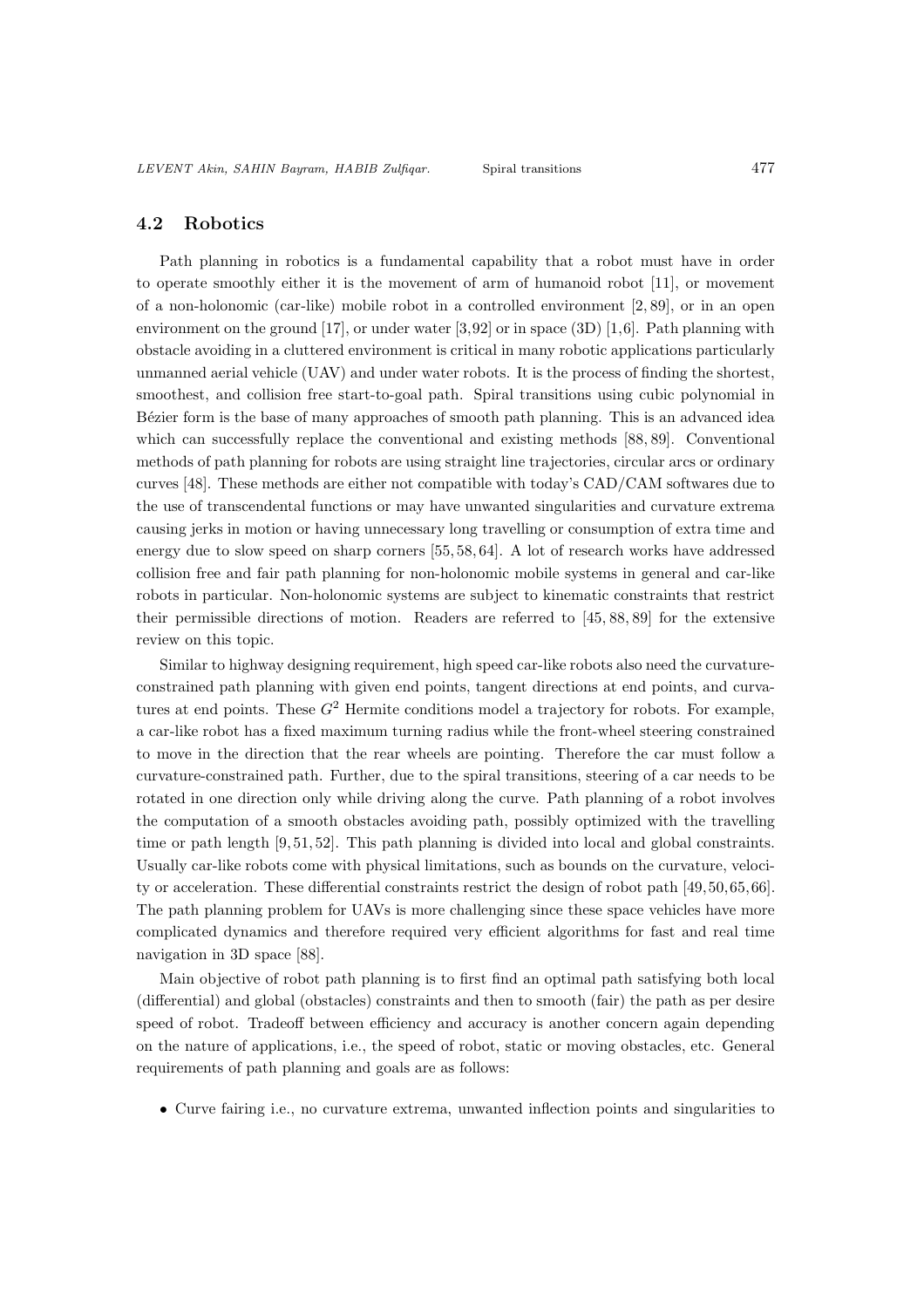make movement jerk free.

- Shortest path length to get energy and time efficiency.
- Obstacle avoidance to keep path collision free.
- Matching Hermite end conditions to ensure desired requirement of planar or space curves [86].

Most of the above mentioned objectives can be accomplished by using  $G^1$  or  $G^2$  Hermite cubic Bézier spiral transitions between two straight lines (U-shape) [41,89]. Usually  $G<sup>1</sup>$  Hermite end conditions are considered enough for slow moving robots, however  $G<sup>2</sup>$  Hermite conditions are recommended for the high speed robots.

### 4.3 Computer Imaging

Computer imaging is a rapidly progressive area of computer science covering both digital image processing and computer vision. Recently, computer imaging has also proven to be essential in engineering disciplines, biological sciences, and even in arts programs. Image interpolation is widely used in the presentation process and analysis of digital images for scaling, rotation, self registration, and image re-sampling such as zooming, and warping. Usually  $C^1$  or  $C^2$  continuous spline is used for image interpolation [67], but it may have unwanted singularities. However, if spline segments are replaced with spiral transitions, it can better interpolate images with no risk of loops or cusps.

#### 4.3.1 Approximation of discrete data

Discrete data is obtained from many experiments and required to be approximated (or interpolated) as the pre-process in industrial applications. Since images or video frames are also represented in discrete form and therefore often need to be approximated during image enhancement, restoration, zooming, or to represent accurately the structural changes occurred in image during its illegal tempering (forgery) [4] by detecting intrinsic imbalance through curvature analysis and spline smoothing.

Initially, discrete data was approximated by Meek and Walton [62, 91] by arc-splines made of  $G<sup>1</sup>$  curves between straight line segments and circular arcs, i.e., J-shape transitions. Recently, Yun [93] proposed a cumulative averaging method to smoothen the piecewise polynomial interpolation for a given discrete data.

#### 4.3.2 Reverse engineering of images

Reverse engineering of images and fair path planning are two main research and development areas, and very closely related with each other. For example, an optimized re-designing of highways and railways for the maximum possible speed limit along their curves, discussed in Section 4.1, can be planned with pattern recognition of images and spiral transitions of curves.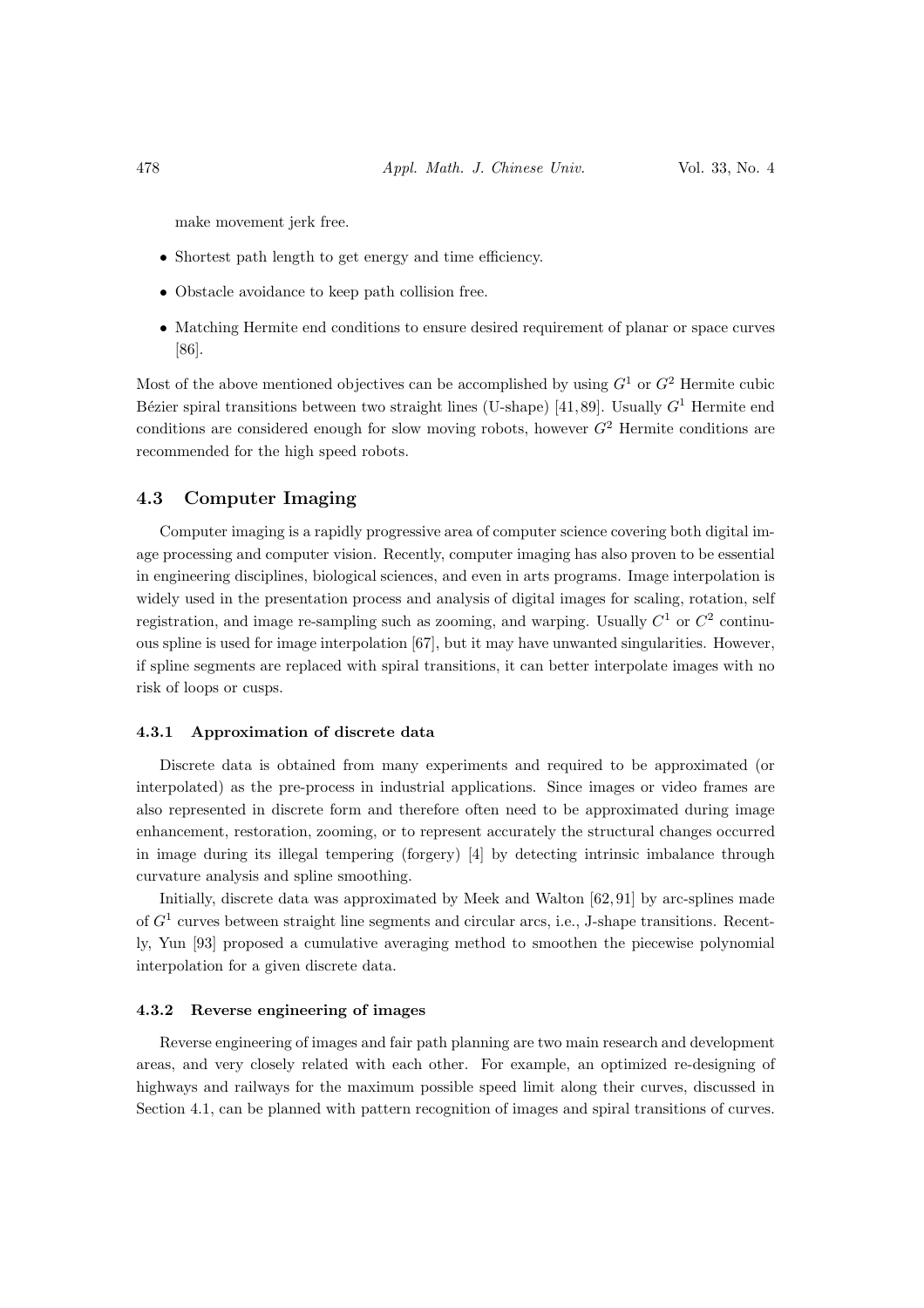Reverse engineering of images is a method to create a virtual model of an existing physical part for use in CAD, CAM, and CAE applications. The process of reverse engineering involves measuring an object and then reconstructing it into 2D or 3D model as per need. During the process of reverse engineering, first real objects are digitized through 2D or 3D camera, laser scanner, structured light digitizer, or computed tomography. The measured data is compressed, processed and modelled into required and more useful model. These soft models are reconstructed or redesigned and then transformed into the hard models through 3D printers or conventional machines. At the base of above mentioned methods, preprocessing of digital data plays an important role which includes noise removal, object location, binary segmentation, vectorization, evaluation, and validation.

Various techniques of object extraction from simple planar images have been proposed by different researchers [59, 63]. However their methods are not suitable for the extraction of region of interests (ROI) from aerial images due to the presence of different types of noise like buildings, trees, water, deserts, or un-wanted objects similar in shape with ROI.

It is often required to develop an efficient method and framework for the extraction of ROI from RGB bands of satellite images or aerial color images of high resolution. Thanks to the advances in image processing and pattern recognition techniques, numerous methods have been developed to extract ROI from satellite or aerial images [7,26,69,87]. An image file is generally used to store visual information of various objects. For human observer, an image file proves to be very useful and informative but for any machine it is merely raw data unless some useful information is extracted efficiently and effectively via some algorithms from the image and uses that information in an optimized way. Extracted ROIs are usually converted into vectors. For re-designing of models, these vectors are then used as the input in spline or spiral transition functions.

#### §5 Research Challenges

Line to circle or J-shape spiral transition is the core geometric tool of many path planning applications and the base for other important transition shapes. Therefore, major research challenges are connected with J-shape spiral transition and are discussed in the following sub sections.

## 5.1 Hermite end condition and shape control

As discussed above, J- and C-shape transitions are not matching  $G<sup>2</sup>$  Hermite conditions exactly. The curve designer is not free to specify the points where the transition curve meets the circles. Further, some of the above mentioned shapes are not flexible enough for the use of all types of design applications due to the boundary conditions on shape control parameters or restricted distance between the centers of given circles. This is opening many research directions specific to applications [27, 85].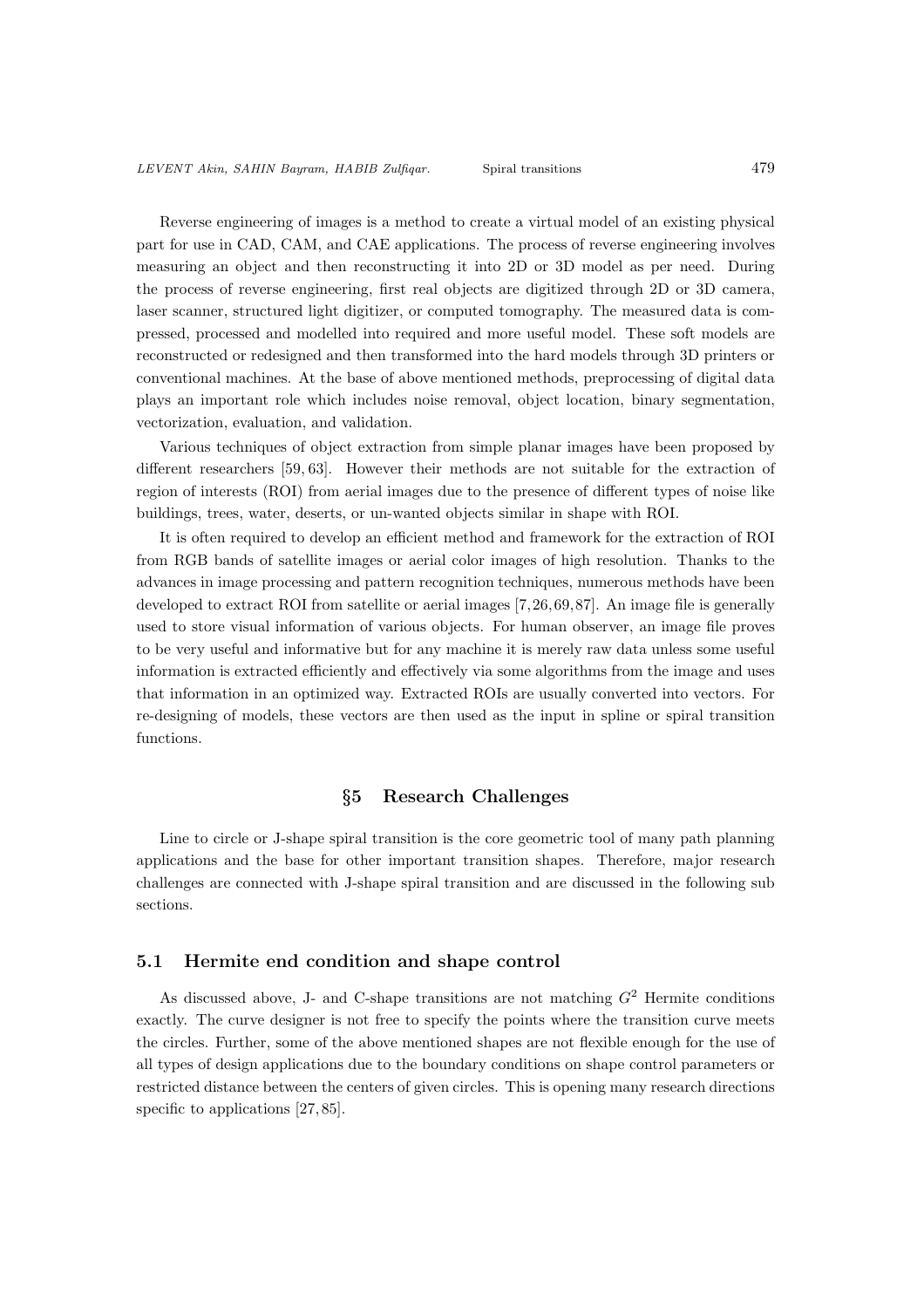### 5.2 Arc-length Parametrization

Unit and chord-length parametrizations are common and can be easily applied in path planning and surfaces. However, arc-length parametrization is also required in many important applications. For example, it is difficult to regulate the speed and motion control of moving objects in virtual or real environments, like computer animation, simulations, and robotics because the parameter variable and curve length are not, in general, linearly related [83]. Motion of object is easily and accurately controlled if its trajectory is parametrized by arc-length.

Arc-length parametrization is also required in shape recovery of smooth curves or surfaces using the Morphosense. Morphosense is a flexible ribbonlike device, recently developed by the Leti1 department of the CEA2 in Grenoble, France. It incorporates orientation sensors at known distances along its length [14]. Shape reconstruction by morphosense is not just a classical Hermite or spiral transition problem, because the spatial locations of the sensor knots are unknown. Since, only the curvilinear distance or chord-length between successive sensors are known, the shape approximation problem amounts to constructing a spline or transition curve that interpolates a given sequence of way points, with prescribed arc-lengths for each segment between such way points [20].

Other potential applications are also possible in which precise control over path arc-length may be desired. For example, the layout of carbon-fiber in layered manufacturing processes, or in the manufacturing, sintering, deposition, or curing of composite materials.

Arc-length parametrization of polynomial parametric curves is difficult to compute exactly. It is due to the dependency on way-points, tangents, curvatures, etc, or the interpolation of discrete data, or because of the integral form of total arc-length. Therefore, usually arclength parametrization has been satisfied approximately through iterative process or numerical methods [46, 85]. To make the curvature based parametric spiral transition curves more useful and accurate in design applications or computer numerical control (CNC) cutting machine system, efficient algorithms are required, which are interesting future research directions.



Figure 10: Morphosense ribbon application for shape reconstruction of discrete geometric data [46].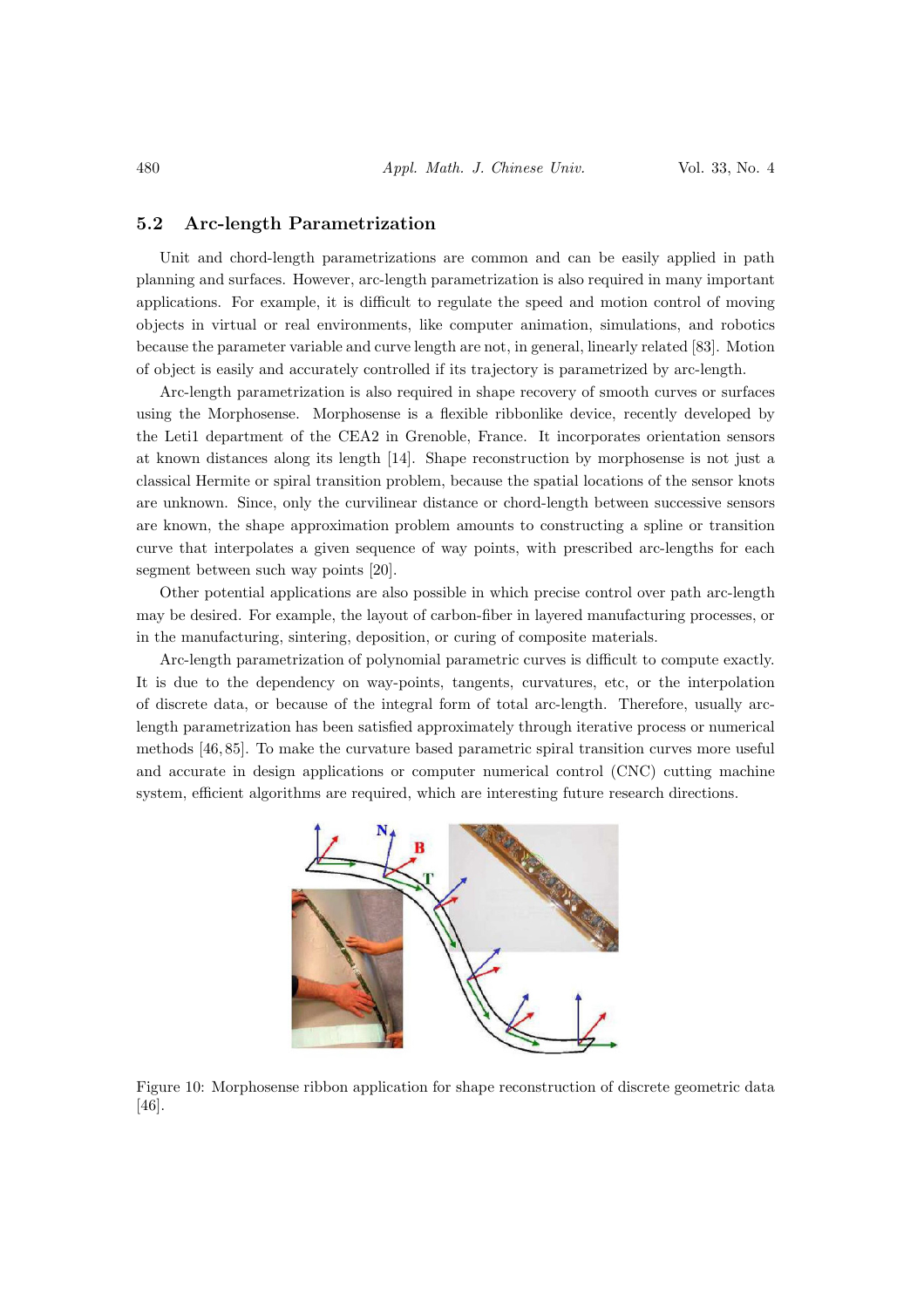#### 5.2.1 3D Path Planning

Autonomous navigation in known or unknown environments cluttered with static or moving obstacles is a challenging problem since both the obstacles and the robots differential constraints have to be taken into account [90]. It becomes more complicated and difficult when object moves in space, like unmanned aerial vehicle UAV navigation [88], since UAVs have fast and complicated dynamics of real time navigation in space. For an ideal path planning in 3D, there are many important considerations including completeness, robustness, optimality, and computational simplicity. Off course a natural trade off needs to be kept between these requirements [12].

Usually, a path finding algorithm generates a list of collision free way points. Usually unwanted way points are removed through pruning. It generates a piecewise linear path avoiding obstacles. Then J-shape cubic B´ezier spiral transitions are used to smooth the path guaranteeing the desired Hermite end conditions, see Figure 11. Since way points are in 3D, the proposed method of Yang et al. [90] is based on the mapping of 3D way points to 2D by using homogeneous coordinate transformation. Then data for 2D fair path is generated and finally this data is mapped back to 3D. Process is somehow completed but the accuracy is compromised due to the reverse mapping of 2D into 3D. Better approach is to solve the problem in 3D space directly. However, this task is complicated and not easy to find the analytical solution.

Reducing the computational complexity is another very important requirement particularly for UAV applications. The UAV has to redesign the path in real time to avoid moving obstacles. In this situation, the computational time of path finding algorithms grows exponentially with the dimension of the configuration space, and hence robust algorithms need to be developed to provide an optimal and robust solution for real time UAV path planning in an unknown natural environment cluttered with obstacles.



Figure 11: Continuous curvature path smoothing using J-shape spiral transitions in space.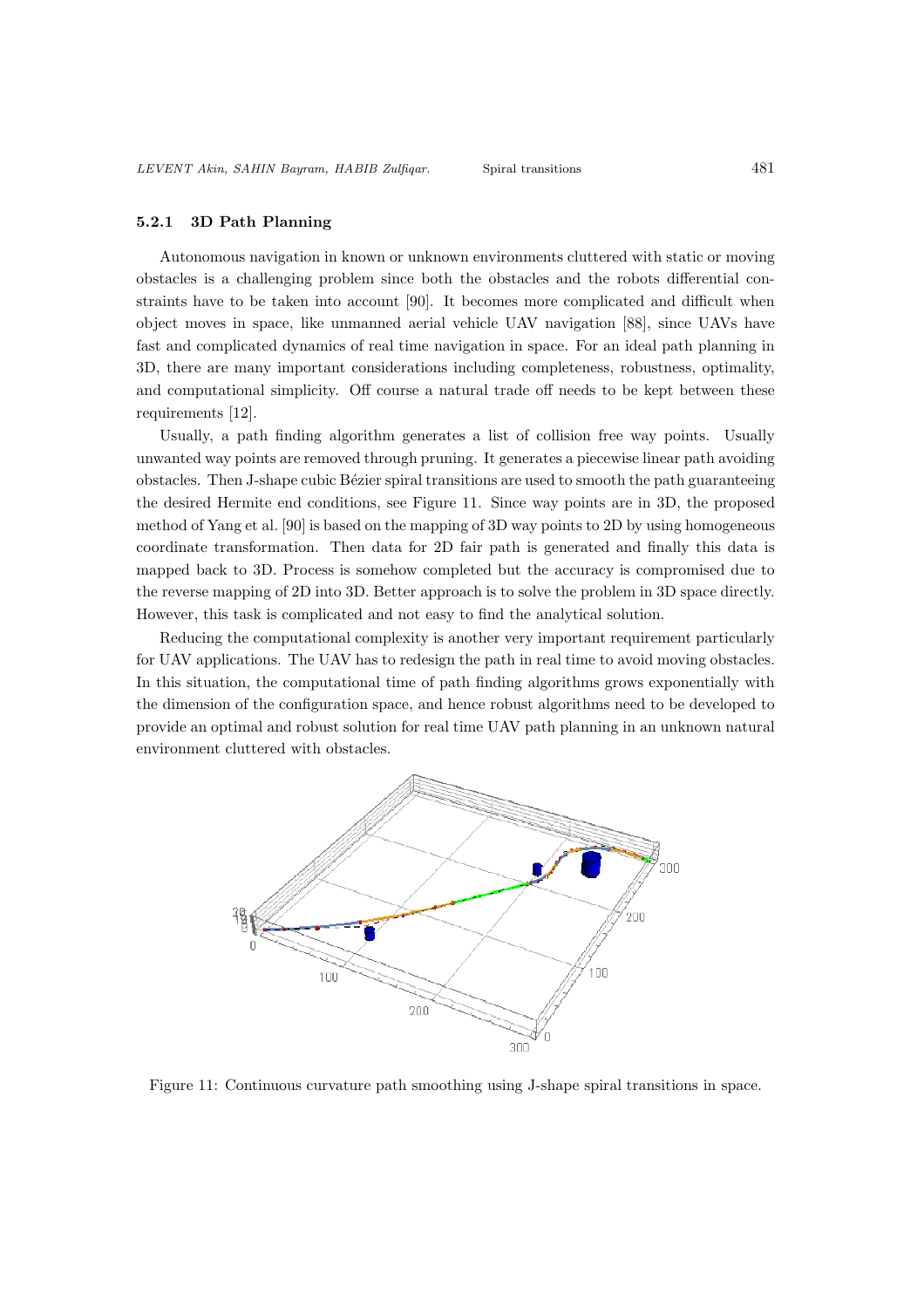#### §6 Conclusion

The main advantage of cubic Bézier polynomial is the additional degrees of freedom, i.e., a total of seven versus five for a clothoid segment. So the clothoid is less flexible in matching Hermite end conditions of the transition curve. For example, when J-shape transition is required from the fixed beginning point on the straight line and a fixed ending point on the circle with the flexibility of adjusting the circle while keeping the ending point fixed. It is assumed that the change in tangent vector angle will not exceed 90 degree. On same pattern, transition curve through clothoid is proved unique in [82], hence it does not have enough flexibility for adjusting the curvature and tangent vector angle at the ending point, whereas it might be possible through cubic B´ezier polynomial. Another example is the C- or S-shape transitions between two circles. The resulting number of degrees of freedom is 10 minus the number of continuity conditions at their joint, which is not sufficient to fix the points, tangent directions, and curvatures at the endpoints of the transition curve. B-spline and its variation NURBS are also very popular spline tools. However, they are complicated due to the involvement of knot vectors and the prescribed upper limit of curvature. Further, offset of a B-spline is a non-rational curve, as discussed in [44, 53]. However, cubic Bézier polynomial being the special case of B-spline is easy to fair and control the desired path.

Another significant benefit of using cubic Bézier spiral transitions is computational cost. The cubic Bézier spiral is a polynomial of lower degree, whereas approximation through Fresnel integrals is required when drawing spiral segments through clothoid function. Further, as mentioned above, the cubic Bézier spiral segment is polynomial so it is easily cast as a NURBS which can be conveniently incorporated when using popular CAD/CAM packages for curve or surface design, whereas the clothoid spiral is nonrational and incompatible with today's CAD/CAM softwares.

Most of the research issues are related with the minimization of number of curvature extrema in a transition curve. Descartes rule of sign ( [43], pp. 439-443) can be used for the solution of such kind of problems as it already proved to be very useful for the partial solution of some other problems discussed in [27]. We may also need the use of Sylvester's resultant [84] which is another powerful tool for the solution of above mentioned complicated research problems.

Derivation of J- and C-shape transitions matching  $G<sup>2</sup>$  Hermite conditions is also a challenging task. U-shape transition is usually composed with the combination of two J-shape transitions, one from straight line to circle and other from circle to straight line. The use of a pair of cubic Bézier segments to design C- and S-shape transitions with given  $G<sup>2</sup>$  Hermite data was presented by Walton et al. [82]. Since each Bézier segment is a transition between straight line and circle, their scheme can be modified for J- and U-shape transitions.

Line to circle spiral transition is useful in many applications due to its extension in U-shape and many types of C-shape and S-shape transitions, as discussed above. However few specific types of C-shape and S-shape are not covered, e.g., when distance between two circles is less than or equal to the sum of radii of both circles and transition is required with no curvature extremum. These cases are sometimes used in rail/road designing, satellite path planning, or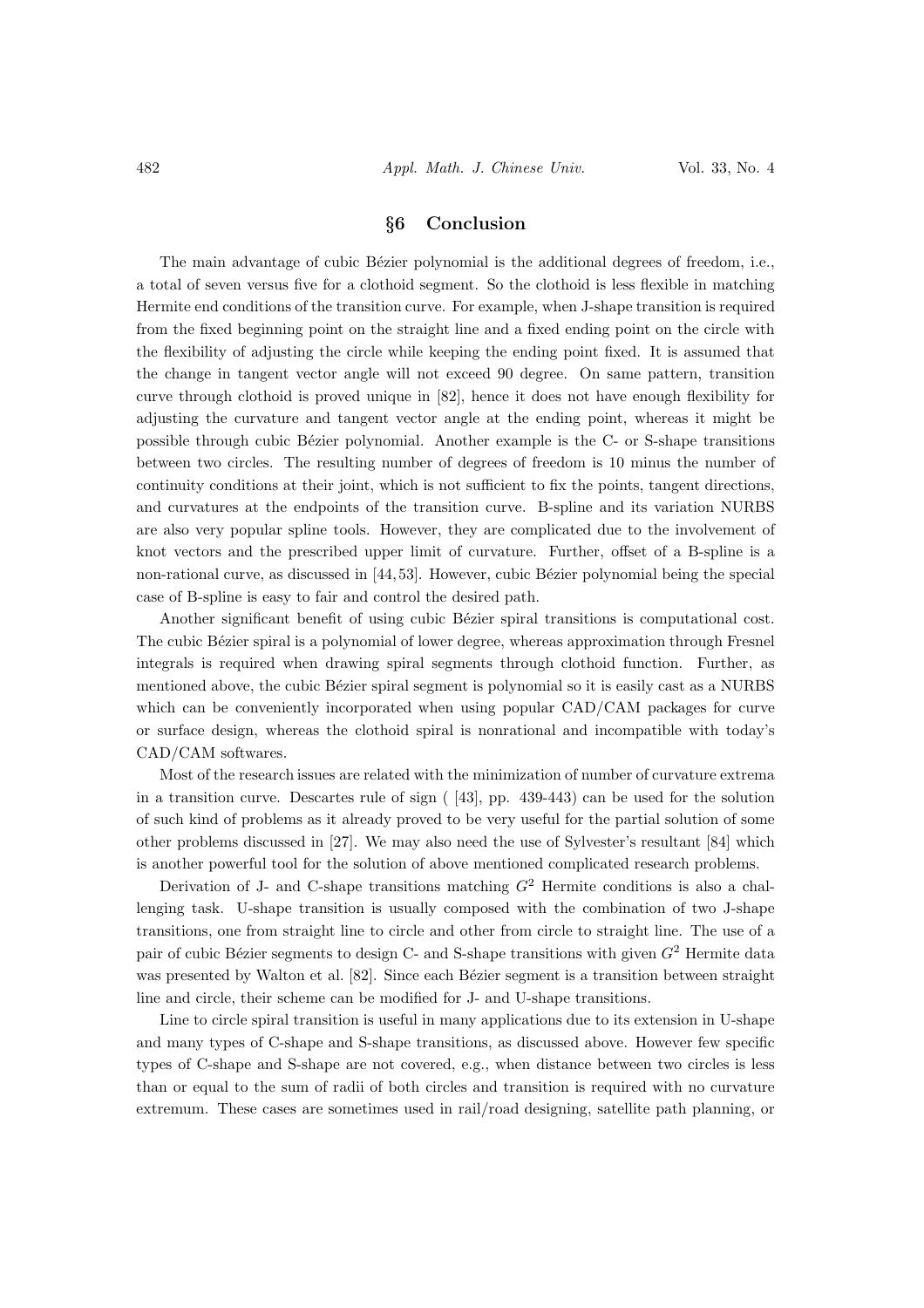in the making of cam cross-section, etc. [15, 27, 34, 36, 37, 70, 78].

New multimedia technologies are based on digital and being presented in discrete form, like images and video frames. J-shape transition has great potential to approximate or interpolate discrete data [62, 93] as discussed in Section sDiscreteData.

## §7 Future research directions

There are several interesting research directions in the domain of spiral transitions. Many research issues are highlighted during the discussion on applications of spiral transitions in Section 4 followed by research challenges in Section 5, and conclusion in previous section. Above discussion is continued here with the highlights on important research directions from the latest published research work in [20, 85].

Wu and Yang [85] proposed techniques of interpolation of intrinsically defined planar curves from  $G<sup>1</sup>$  and  $G<sup>2</sup>$  Hermite data. Since the function used is non Bézier, depriving from many attractive properties, one can use Bézier polynomial to construct  $G^2$  spiral transition curves with arc length constraint to make the curvature based transition curves more useful in many practical applications.

The PH form of a quintic curve has some useful properties: a) Arc length of a PH curve is a polynomial of its parameter, b) Offset of PH curve is rational. Further, a quintic is the lowest degree PH curve that may have an inflection point [27, 33, 34, 80]. Although PH curves are more complicated than their simple counter parts, they are providing more flexible conditions, i.e., more wider range of free shape control parameters. Arc-length parametrization, smoothing of arc spline, and designing of machine gears can also be tried with the PH quintic transition curves [16].

Recently, Farouki [20] addressed the problem of constructing a planar polynomial curve with given  $G<sup>1</sup>$  Hermite end conditions and a specified arc length by exploiting the complex PH quintic curve representation. Proposed method avoids the need of any type of iterative numerical process [56, 57]. The present results of arc-length parametrization may possibly be extended but not limited to: (i) interpolation of local data by imposing  $G<sup>2</sup>$  Hermite end conditions; (ii) constructing a J-shape spiral transition; and (iii) interpolation of spatial data.

The proposed technique for spur gear design in [39] can be extended to many types of gear typologies, e.g., bevel, helical, hypoid, and crown, etc. Future work is required for the development of geometric design of machine gears for the purpose of minimum possible friction among gear teeth.

Acknowledgements. This research is supported by the Scientific and Technological Research Council of Turkey (TUBITAK) under the Visiting Scientist Programme; and PDE-GIR project which has received funding from the European Unions Horizon 2020 research and innovation programme under the Marie Skodowska-Curie grant agreement No 778035.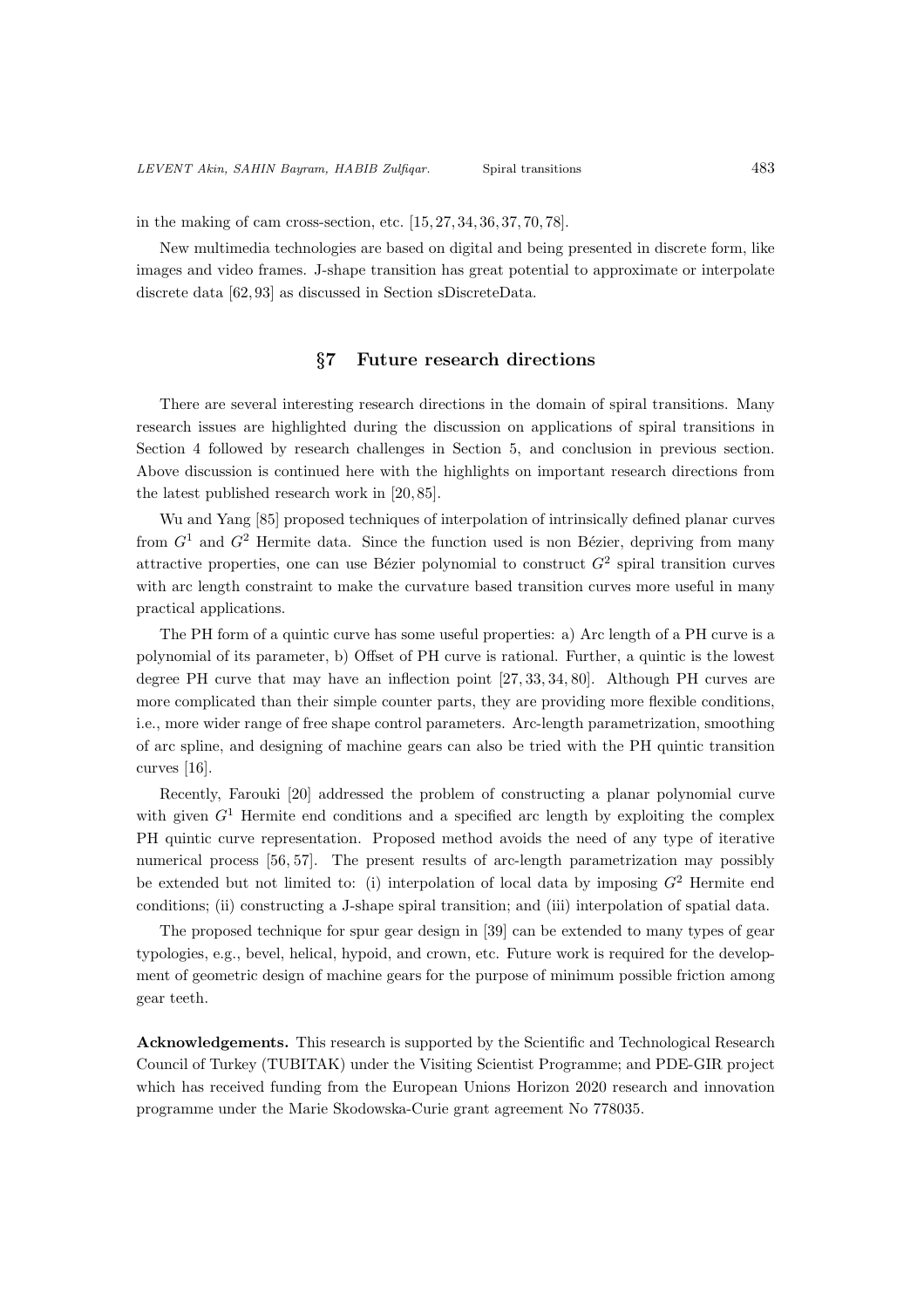## References

- [1] Benjamin Adler, Junhao Xiao, Jianwei Zhang. Autonomous exploration of urban environments using unmanned aerial vehicles, Journal of Field Robotics, 31(6):912–939, 2014.
- [2] Mohammad Al Khawaldah, Andreas Nüchter, *Enhanced frontier-based exploration for in*door environment with multiple robots, Advanced Robotics, 29(10):657–669, 2015.
- [3] Gianluca Antonelli, G Antonelli. Underwater robots, Springer, 2014.
- [4] Khurshid Asghar, Zulfiqar Habib, Muhammad Hussain. Copy-move and splicing image forgery detection and localization techniques: a review, Australian Journal of Forensic Sciences, pages 1–27, 2016.
- [5] K G Baass. The use of clothoid templates in highway design, Transportation Forum, 1:47– 52, 1984.
- [6] Jose Luis Blanco, Mauro Bellone, Antonio Gimenez-Fernandez. Tp-space rrt-kinematic path planning of non-holonomic any-shape vehicles, International Journal of Advanced Robotic Systems, 12, 2015.
- [7] David BL Bong, Koon Chun Lai, Annie Joseph. Automatic road network recognition and extraction for urban planning, International Journal of Applied Science, Engineering and Technology, 5(1):209–215, 2009.
- [8] JL Campbell, CM Richard, J Graham. Human factors quidelines for roadway systems, washington, dc. Technical report, NCHRP Report, 2008.
- [9] Anjan Chakrabarty, Jack W Langelaan. Energy-based long-range path planning for soaring-capable unmanned aerial vehicles, Journal of Guidance, Control, and Dynamics, 34(4):1002–1015, 2011.
- $[10]$  Jie Chen, Guo-Jin Wang. A new type of the generalized bézier curves, Applied Mathematics-A Journal of Chinese Universities, 26(1):47–56, 2011.
- [11] Yonghua Chen, Fenghua Dong. Robot machining: recent development and future research issues, The International Journal of Advanced Manufacturing Technology, 66(9-12):1489– 1497, 2013.
- [12] Howie M Choset. Principles of robot motion: theory, algorithms, and implementation, MIT press, 2005.
- [13] Licai Chu, Xiao-Ming Zeng. Constructing curves and triangular patches by beta functions, Journal of Computational and Applied Mathematics, 260:191–200, 2014.
- [14] Dominique David, Nathalie Sprynski. Method and device for acquisition of a geometric shape, November 17 2015. US Patent 9,188,422.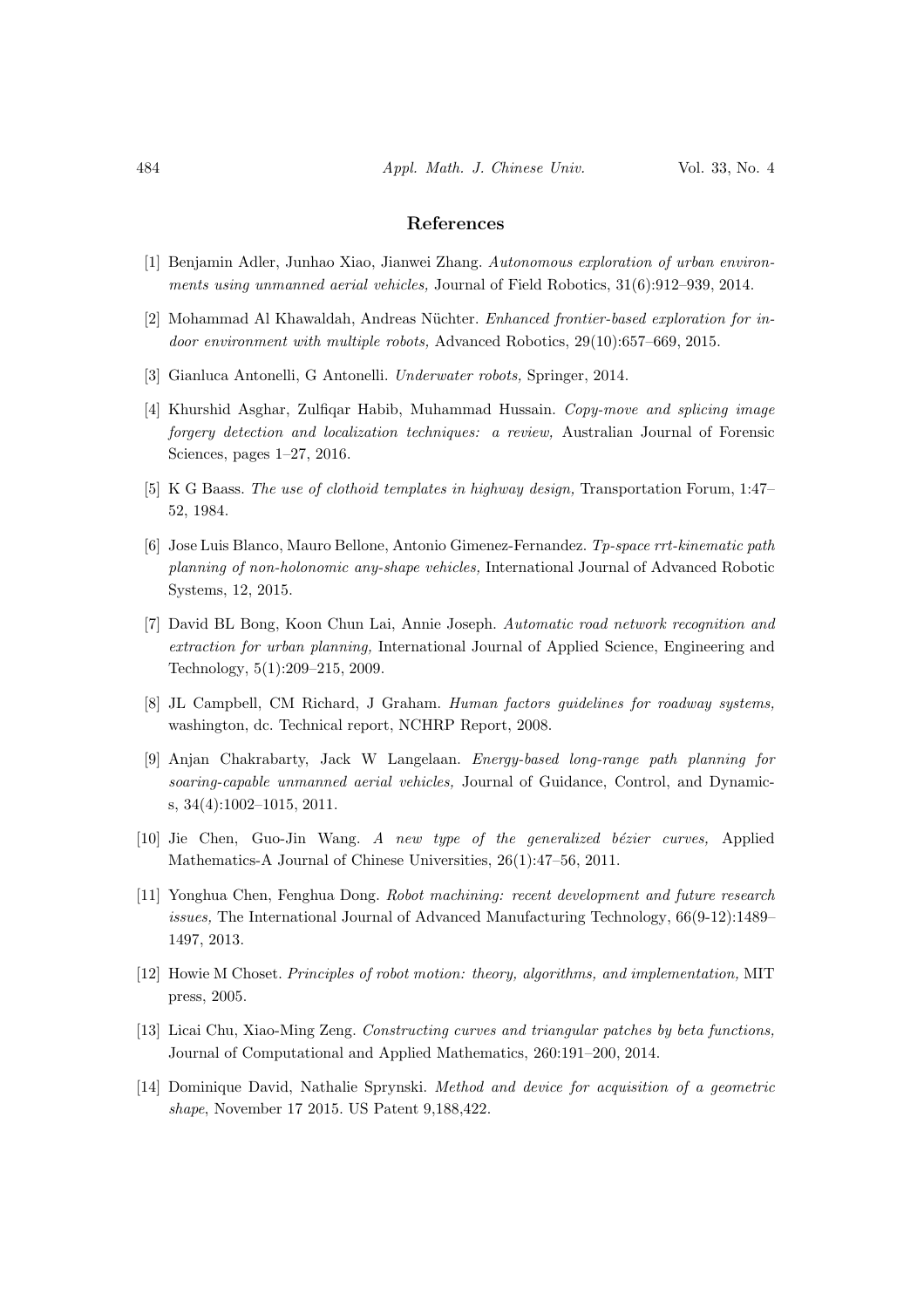- [15] D A Dietz, B Piper, E Sebe. Rational cubic spirals, Computer-Aided Design, 40:3–12, 2008.
- [16] D W Dudley. Handbook of practical gear design, CRC Press, 1994.
- [17] Mohamed Elbanhawi, Milan Simic, Reza N Jazar. Continuous path smoothing for car-like robots using b-spline curves, Journal of Intelligent & Robotic Systems,  $80(1):23-56, 2015$ .
- [18] Gerald Farin. Curves, Surfaces for CAGD: A Practical Guide. Morgan-Kaufmann, 5th edition, 2002.
- [19] Gerald Farin. Geometric Hermite interpolation with circular precision, Computer-Aided Design, 40(4):476–479, 2008.
- [20] Rida T Farouki. Construction of  $G<sup>1</sup>$  planar hermite interpolants with prescribed arc lengths, Computer Aided Geometric Design, 2016.
- [21] R T Farouki, T Sakkalis. Pythagorean hodographs, IBM Journal of Research and Development, 34(5):736–752, 1990.
- [22] G M Gibreel, S M Easa, Y Hassan, I A El-Dimeery. State of the art of highway geometric design consistency, ASCE Journal of Transportation Engineering, 125(4):305–313, 1999.
- [23] T N T Goodman, D S Meek. Planar interpolation with a pair of rational spirals, Computational and Applied Mathematics, 201:112–127, 2007.
- [24] T N T Goodman, B H Ong, K Unsworth. NURBS for Curve and Surface Design,, chapter Constrained Interpolation Using Rational Cubic Splines, pages 59–74. SIAM, Philadelphia, 1991.
- [25] H Guggenheimer. *Differential Geometry*. McGraw-Hill, New York, 1963.
- [26] D Guo, A Weeks, H Klee. Robust approach for suburban road segmentation in highresolution aerial images, International Journal of Remote Sensing, 28(2):307–318, 2007.
- [27] Zulfiqar Habib. Spiral Function and Its Application in CAGD, VDM Verlag, Germany, 2010. ISBN: 978-3-639-24988-0.
- [28] Zulfiqar Habib, Manabu Sakai.  $G^2$  two-point Hermite rational cubic interpolation, International Journal of Computer Mathematics, 79(11):1225–1231, 2002. http://dx.doi.org/ 10.1080/00207160213938.
- [29] Zulfiqar Habib, Manabu Sakai.  $G^2$  planar cubic transition between two circles, International Journal of Computer Mathematics, 80(8):959–967, 2003. http://dx.doi.org/10.1080/ 0020716031000112367.
- [30] Zulfiqar Habib, Manabu Sakai. Advances in Geometric Modeling, chapter Family of  $G<sup>2</sup>$  Spiral Transition Between Two Circles, pages 133–150, John Wiley, January 2004, ISBN: 0-470-85937-7, http://www.wileyeurope.com/WileyCDA/WileyTitle/productCd-0470859377,descCd - tableOfContents.html.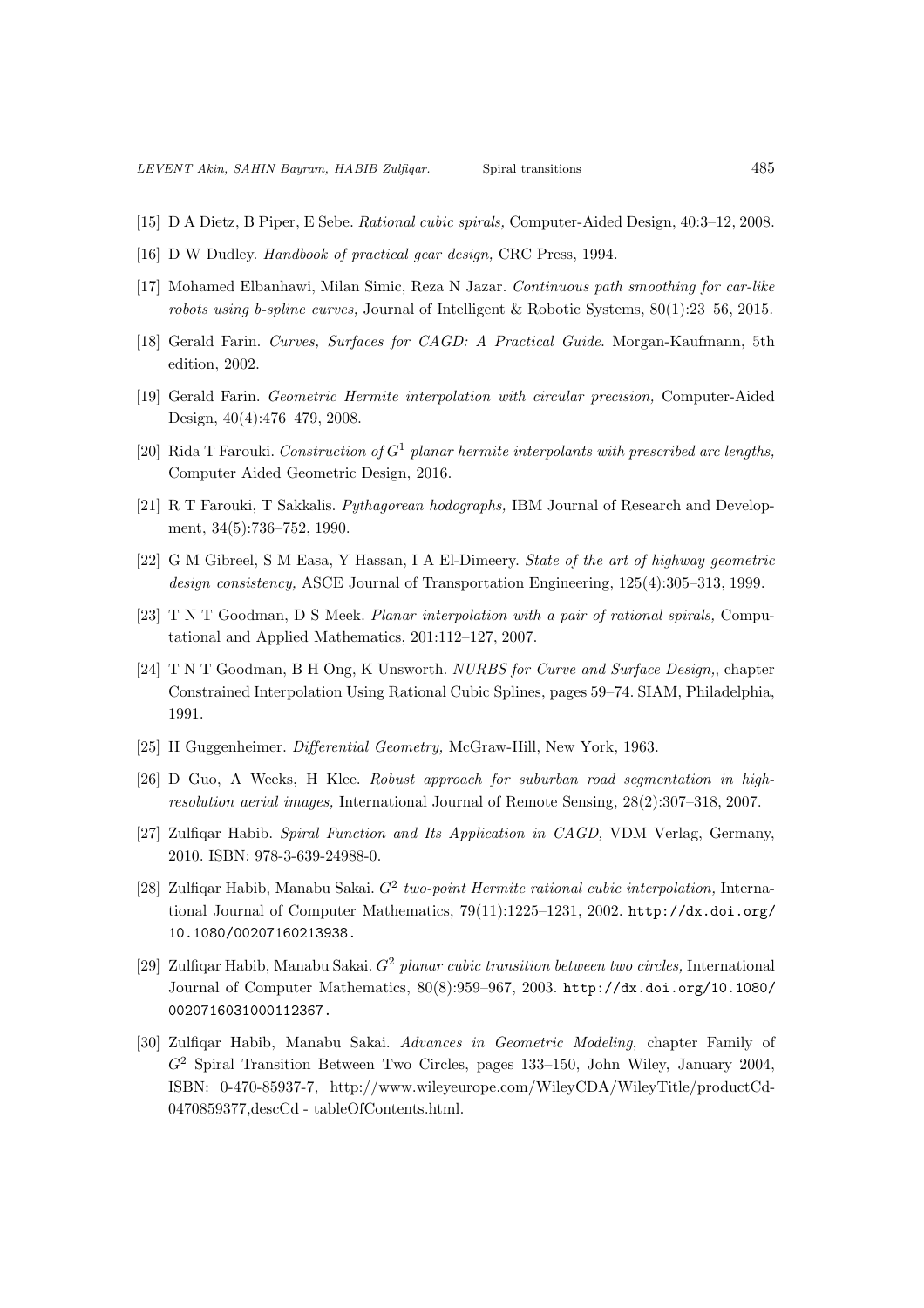- [31] Zulfiqar Habib, Manabu Sakai. Shapes of planar cubic curves, Scientiae Mathematicae Japonicae, 59(1):133–138, 2004. :e9, 253-258, http://www.jams.or.jp/scmjol/9.html.
- [32] Zulfiqar Habib, Manabu Sakai. Spiral transition curves and their applications, Scientiae Mathematicae Japonicae, 61(2):195–206, 2005. e2004, 251-262, http://www.jams.or.jp/ scmjol/2004.html.
- [33] Zulfiqar Habib, Manabu Sakai.  $G^2$  Pythagorean hodograph quintic transition between two circles with shape control, Computer Aided Geometric Design, 24(5):252–266, 2007. http://dx.doi.org/10.1016/j.cagd.2007.03.004.
- [34] Zulfiqar Habib, Manabu Sakai. On PH quintic spirals joining two circles with one circle inside the other, Computer Aided Design, 39(2):125–132, 2007. http://dx.doi.org/10. 1016/j.cad.2006.10.006.
- [35] Zulfiqar Habib, Manabu Sakai. Transition between concentric or tangent circles with a single segment of  $G^2$  PH quintic curve, Computer Aided Geometric Design, 25(4-5):247– 257, 2008. http://dx.doi.org/10.1016/j.cagd.2007.10.006.
- [36] Zulfiqar Habib, Manabu Sakai.  $G^2$  cubic transition between two circles with shape control, Computational and Applied Mathematics, 223:133–144, 2009, http://dx.doi.org/10. 1016/j.cam.2007.12.024.
- [37] Zulfiqar Habib, Manabu Sakai. Admissible regions for rational cubic spirals matching  $G^2$ Hermite data, Computer-Aided Design,  $42(12):1117-1124$ ,  $2010$ ,  $http://dx.doi.org/10$ . 1016/j.cad.2010.07.006.
- [38] Zulfiqar Habib, Manabu Sakai. Cubic spiral transition matching  $G^2$  Hermite end conditions, Numerical Mathematics, Theory, Methods, Applications, 4(4):525–536, 2011.
- [39] Zulfiqar Habib, Manabu Sakai. Fairing arc spline and designing by using cubic Bézier spiral segments, Mathematical Modelling and Analysis, 17(2):141–160, 2012.
- [40] Zulfiqar Habib, Manabu Sakai. Fairing an arc spline and designing with  $G<sup>2</sup>$  PH quintic spiral transitions, International Journal of Computer Mathematics, 90(5):1023–1039, 2013.
- [41] Zulfiqar Habib, Muhammad Sarfraz, Manabu Sakai. Rational cubic spline interpolation with shape control, Computers & Graphics, 29(4):594–605, 2005, http://dx.doi.org/10. 1016/j.cag.2005.05.010.
- [42] P Hartman. The highway spiral for combining curves of different radii, Transactions of the American Society of Civil Engineers, 122:389–409, 1957.
- [43] P Henrici. Applied and Computational Complex Analysis, volume 1. Wiley, New York, 1988.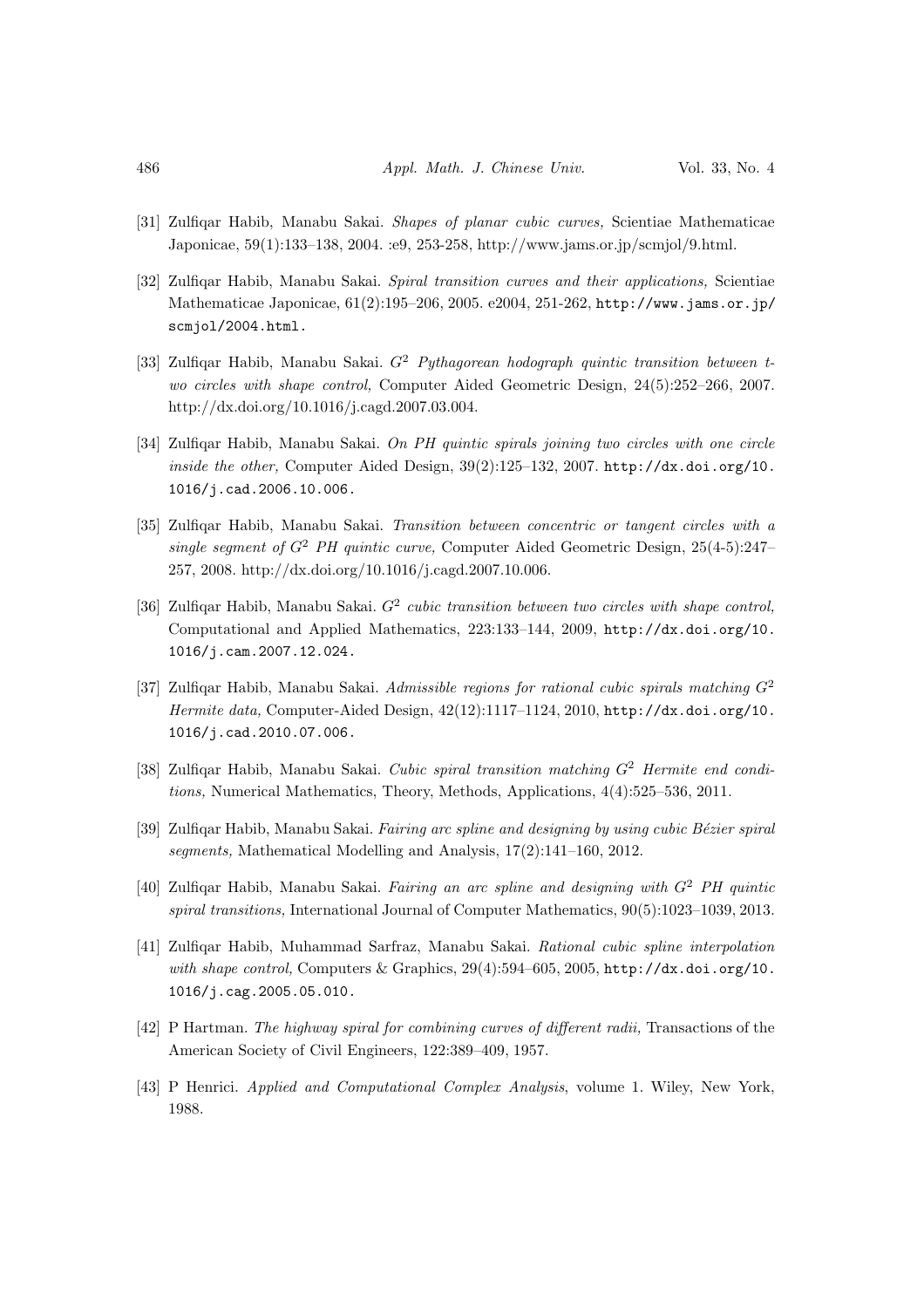- [44] Josef Hoschek, Dieter Lasser. Fundamentals of Computer Aided Geometric Design (Translation by L.L. Schumaker). A, K. Peters, Wellesley, MA, 1993.
- [45] Md Arafat Hossain, Israt Ferdous. Autonomous robot path planning in dynamic environment using a new optimization technique inspired by bacterial foraging technique, Robotics and Autonomous Systems, 64:137–141, 2015.
- [46] Mathieu Huard, Rida T Farouki, Nathalie Sprynski, Luc Biard.  $C^2$  interpolation of spatial data subject to arc-length constraints using pythagorean hodograph quintic splines, Graphical models, 76(1):30–42, 2014.
- [47] Uk-Youl Huh, Seong-Ryong Chang.  $A G<sup>2</sup>$  continuous path-smoothing algorithm using modified quadratic polynomial interpolation, International Journal of Advanced Robotic Systems, 11(25), 2014.
- [48] KG Jolly, R Sreerama Kumar, R Vijayakumar. A bezier curve based path planning in a multi-agent robot soccer system without violating the acceleration limits, Robotics and Autonomous Systems, 57(1):23–33, 2009.
- [49] Amna Khan, IRAM NOREEN, Zulfiqar Habib. On complete coverage path planning algorithms for non-holonomic mobile robots: Survey and challenges. Journal of Information Science & Engineering, 33(1), 2017.
- [50] Amna Khan, Iram Noreen, Hyejeong Ryu, Nakju Lett Doh, Zulfiqar Habib. Online complete coverage path planning using two-way proximity search, Intelligent Service Robotics, pages 1–12, 2017.
- [51] Steven M LaValle. Planning algorithms, Cambridge university press, 2006.
- [52] Raphael Linus Levien. From spiral to spline: Optimal techniques in interactive curve design, University of California, Berkeley, 2009.
- [53] Z Li, D S Meek. Smoothing an arc spline, Computers & Graphics, 29:576–587, 2005.
- [54] Zhong Li, Lizhuang Ma, Mingxi Zhao, Zhihong Mao. Improvement construction for planar  $G<sup>2</sup>$  transition curve between two separated circles, In International Conference on Computational Science, pages 358–361. Springer, 2006.
- [55] T C Liang, J S Liu, G T Hung, Y Z Chang. Practical and flexible path planning for car-like mobile robot using maximal-curvature cubic spiral, Robotics and Autonomous Systems, 52(4):312–335, 2005.
- [56] Chengkai Lu, Lizheng; Jiang. An iterative algorithm for  $G^2$  multiwise merging of Bézier curves, Journal of Computational and Applied Mathematics, pages 352–361, 2016.
- [57] Lizheng Lu. Planar quintic  $G^2$  hermite interpolation with minimum strain energy, Journal of Computational and Applied Mathematics, 274:109–117, 2015.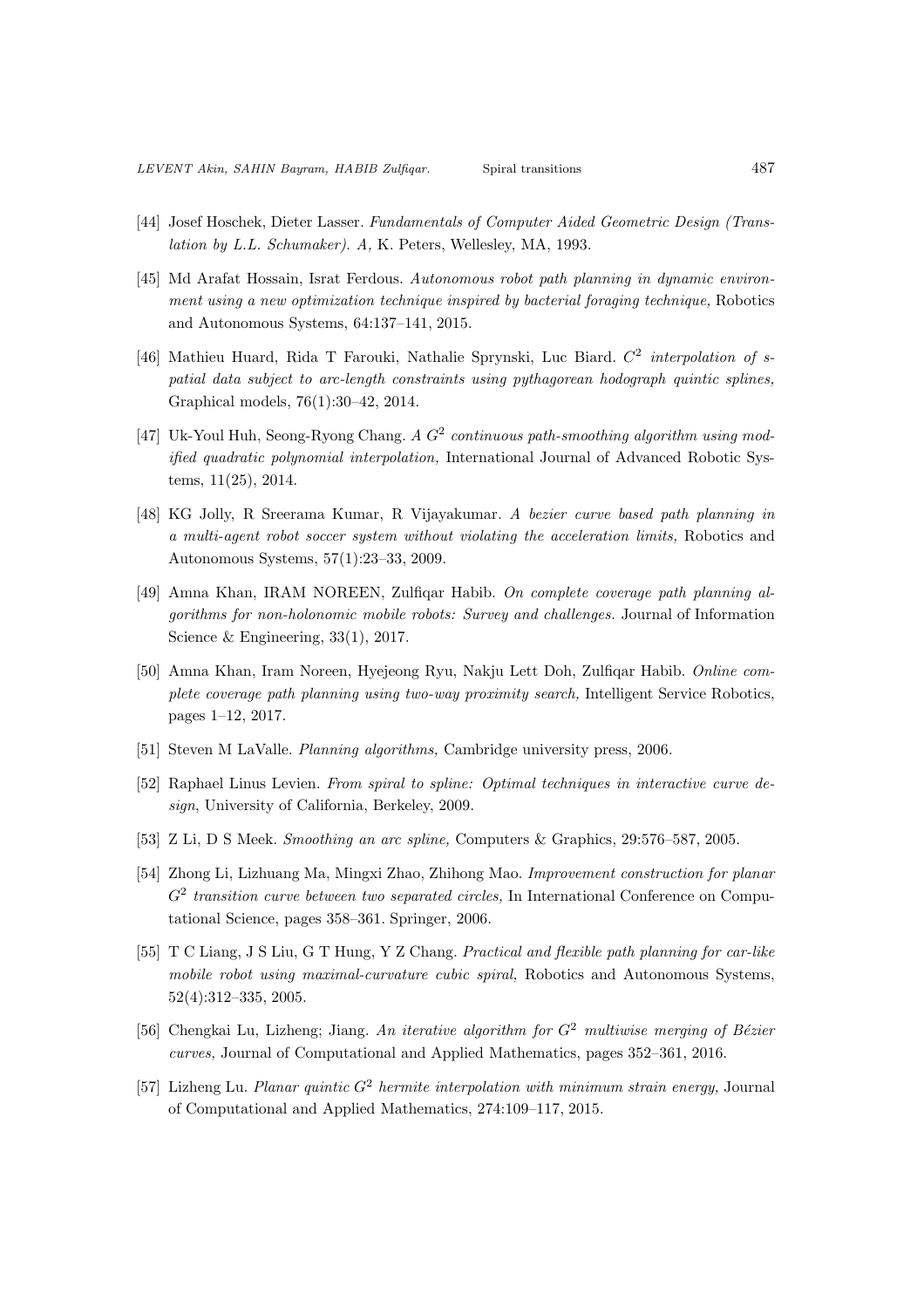- [58] Ellips Masehian, Davoud Sedighizadeh. Multi-objective robot motion planning using a particle swarm optimization model, Journal of Zhejiang University SCIENCE C, 11(8):607–619, 2010.
- [59] Asif Masood, Muhammad Sarfraz. An efficient technique for capturing 2d objects, Computers & Graphics, 32(1):93–104, 2008.
- [60] D S Meek, D J Walton. The use of cornu spirals in drawing planar curves of controlled curvature, Computational and Applied Mathematics, 25:69–78, 1989.
- [61] D S Meek, D J Walton. The use of Cornu spirals in drawing planar curves of controlled curvature, Computational and Applied Mathematics, 25:69–78, 1989.
- [62] Dereck S Meek, Desmond J Walton. Approximation of discrete data by  $G<sup>1</sup>$  arc splines, Computer-Aided Design, 24(6):301–306, 1992.
- [63] Ana Margarida Monteiro, Reha H Tütüncü, Luís N Vicente. Recovering risk-neutral probability density functions from options prices using cubic splines and ensuring nonnegativity, European Journal of Operational Research, 187(2):525–542, 2008.
- [64] Guochen Niu, Lili Liu, Hao Chen, Qingji Gao. Set-point stabilization of nonholonomic mobile robot based on optimizing bezier curve, In Intelligent Control and Automation, 2008. WCICA 2008. 7th World Congress on, pages 1609–1612. IEEE, 2008.
- [65] Iram Noreen, Amna Khan, Zulfiqar Habib. A comparison of rrt, rrt\* and rrt\*-smart path planning algorithms, International Journal of Computer Science and Network Security (IJCSNS), 16(10):20, 2016.
- [66] Iram Noreen, Amna Khan, Zulfiqar Habib. Optimal path planning using rrt\* based approaches: A survey and future directions, International Journal of Advanced Computer Science & Applications, 1(7):97–107, 2016.
- [67] M Pan, X Yang, J Tang. Research on interpolation methods in medical image processing, Journal of Medical Systems, 36(2):777–807, July 2012.
- [68] L Piegl, W Tiller. The NURBS book, Springer, 1995.
- [69] M Rajeswari, KS Gurumurthy, L Pratap Reddy, SN Omkar, J Senthilnath. Automatic road extraction based on normalized cuts and level set methods, Int J Comput App, 18:10–16, 2011.
- [70] Dimulyo Sarpono, Zulfiqar Habib, Manabu Sakai. Fair cubic transition between two circles with one circle inside or tangent to the other, Numerical Algorithms, 51(4):461–476, July 2009. http://dx.doi.org/10.1007/s11075-008-9252-1.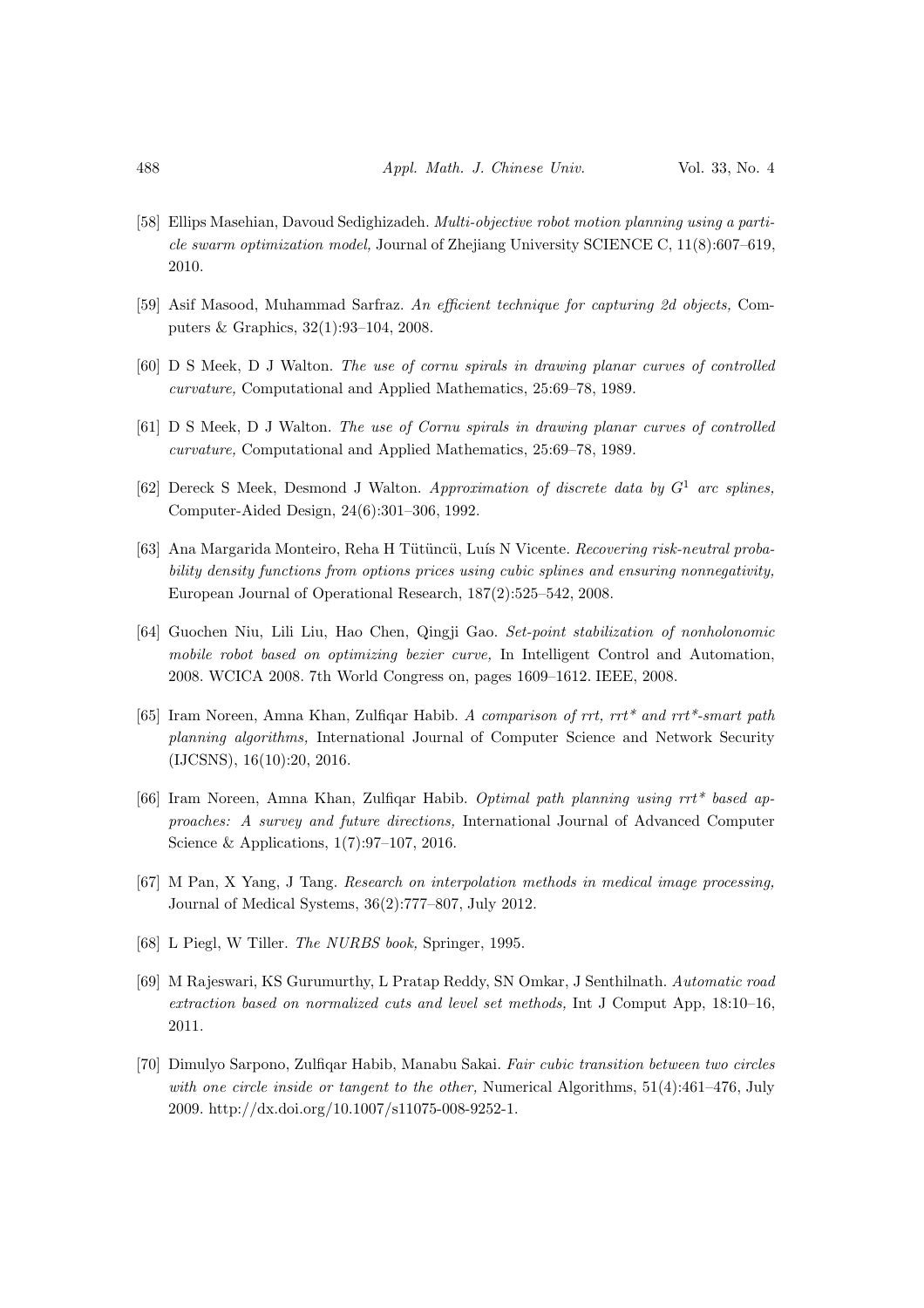- [71] Dimulyo Sarpono, Zulfiqar Habib, Manabu Sakai. Fair cubic transition between two circles with one circle inside or tangent to the other, Numerical Algorithms, 51(4):461–476, July 2009. http://dx.doi.org/10.1007/s11075-008-9252-1.
- [72] D J Walton, D S Meek. Computer-aided design for horizontal alignment, ASCE Journal of Transporation Engineering, 115:411–424, 1989.
- [73] D J Walton, D S Meek. Clothoid splines, Computers & Graphics, 14:95–100, 1990.
- [74] D J Walton, D S Meek. A planar cubic Bézier spiral, Computational and Applied Mathematics, 72(1):85–100, 1996.
- [75] D J Walton, D S Meek. A Pythagorean hodograph quintic spiral, Computer-Aided Design, 28(12):943–950, 1996.
- [76] D J Walton, D S Meek.  $G^2$  curves composed of planar cubic and Pythagorean hodograph quintic spirals, Computer Aided Geometric Design, 15(6):547–566, 1998.
- [77] D J Walton, D S Meek. Planar  $G^2$  transition between two circles with a fair cubic Bézier curve, Computer-Aided Design, 31(14):857–866, 1999.
- [78]  $D$  J Walton,  $D$  S Meek. Planar  $G^2$  transition with a fair Pythagorean hodograph quintic curve, Computational and Applied Mathematics, 138:109–126, 2002.
- [79] D J Walton, D S Meek. A controlled clothoid spline, Computers & Graphics, 29:353–363, 2005.
- [80] D J Walton, D S Meek.  $G^2$  curve design with a pair of Pythagorean hodograph quintic spiral segments, Computer Aided Geometric Design, 24(5):267–285, 2007.
- [81] D J Walton, D S Meek. A further generalisation of the planar cubic Bézier spiral, Computational and Applied Mathematics, 236(11):2869–2882, 2012.
- [82] D J Walton, D S Meek, J M Ali. Planar  $G^2$  transition curves composed of cubic Bézier spiral segments, Computational and Applied Mathematics, 157(2):453–476, 2003.
- [83] H Wang, J Kearney, K Atkinson. Arc-length parameterized spline curves for real-time simulation, In Curve and Surface Design, pages 387–396, San Malo, France, June 2002. Proceedings of the 5th International Conference on Curves and Surfaces, Nashboro Press. http://www.cs.uiowa.edu/ kearney/pubs/CurvesAndSurfacesArcLength.pdf.
- [84] Joab R Winkler. A unified approach to resultant matrices for bernstein basis polynomials, Computer Aided Geometric Design, 25(7):529–541, 2008.
- [85] Weidong Wu, Xunnian Yang. Geometric hermite interpolation by a family of intrinsically defined planar curves, Computer-Aided Design, 2016.